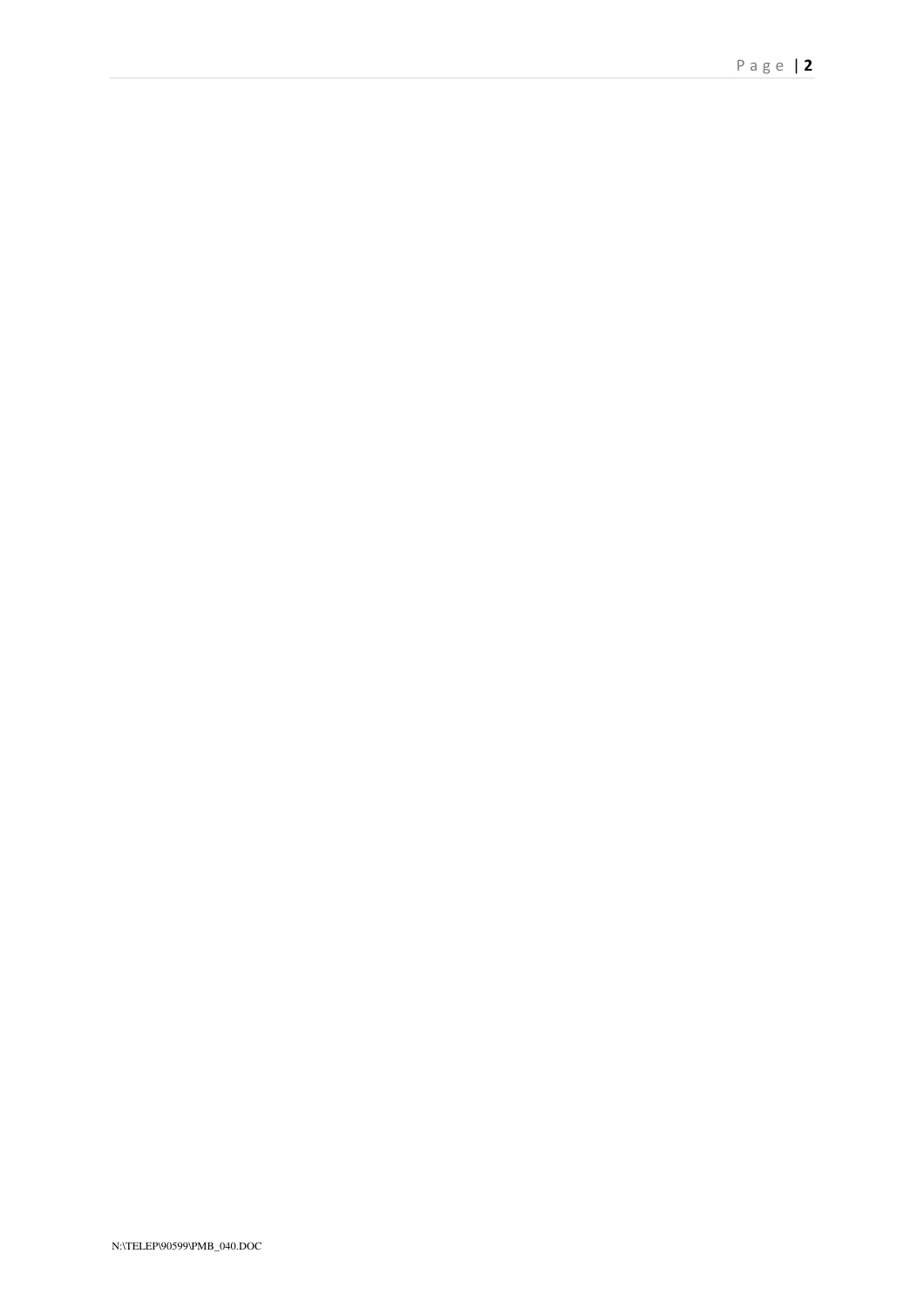# **INDEX**

| Part 1 - Introduction                          | २  |
|------------------------------------------------|----|
| Part 2 – 2006 Law Reforms                      | 3  |
| Part 3 - Relevant Significant Case Authorities | 13 |
| Part 4 - Social Science Reviews                | 15 |
| Part 5 – Conclusions                           | 28 |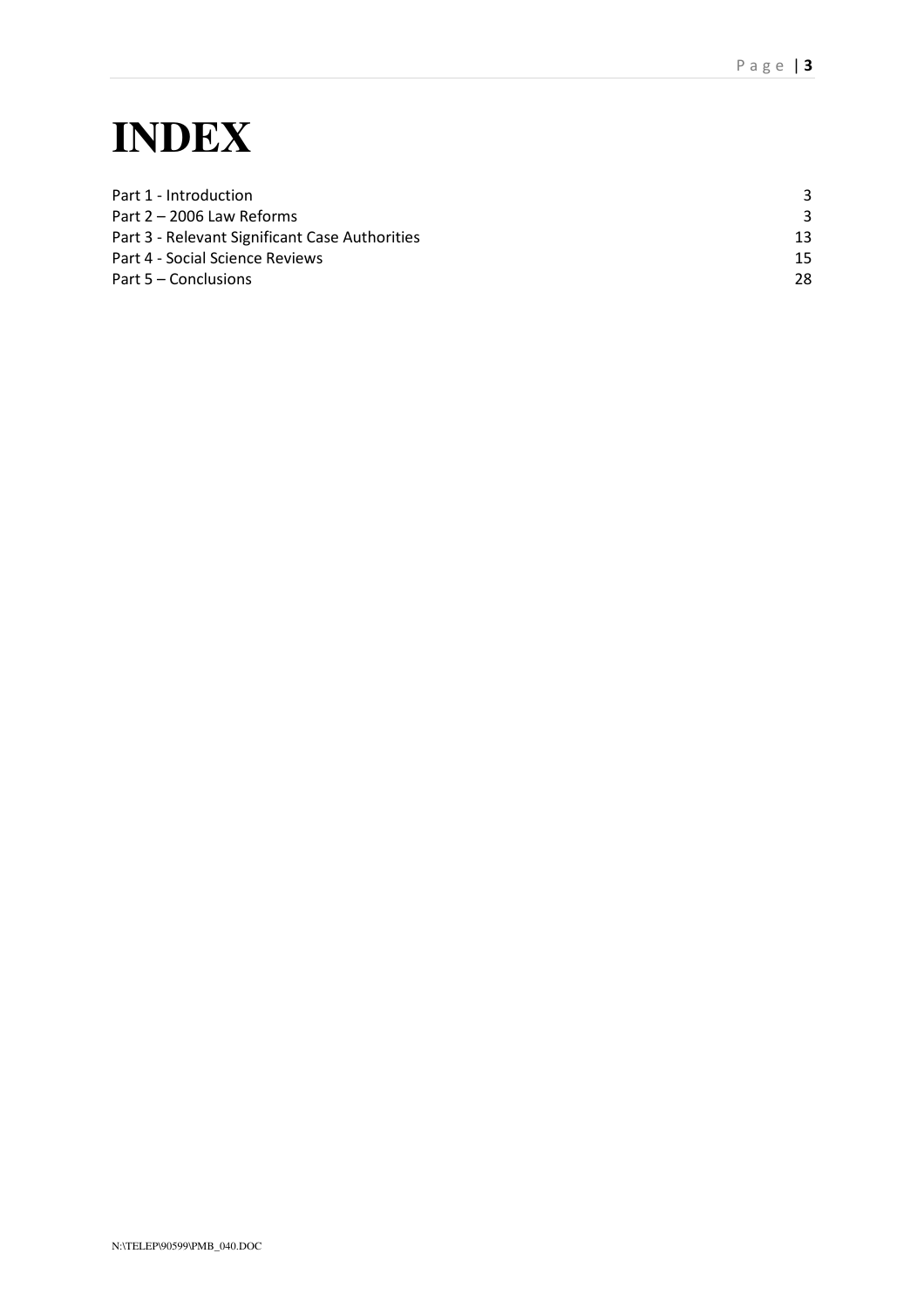# **Part 1 - Introduction**

The views expressed in this paper are not formed as a result of my social science research. They draw heavily upon social science research of Professor Richard Chisholm, Dr Jennifer McIntosh, Federal Magistrate Dr Tom Altobelli and the Australian Institute of Family Studies. This paper is intended as an overview of the 2006 shared parenting laws, relevant leading cases, and the subsequent social science research forming the basis of my views as to how the parenting laws could be improved and of the processes to deal with parenting disputes. Hopefully my views expressed here will contribute to the debate about the need for further law reform.

I assume that those considering this paper are familiar with the history of changes to Part VII of the *Family Law Act* dealing with parenting matters, including the *Family Law Reform Act 1995*, and the December 2003 House of Representatives Standing Committee on Family and Community Affairs Report *"Every Picture Tells a Story"* leading to the *Family Law Amendment (Shared Parental Responsibility) Act 2006* ("the 2006 Reform Act").

The legislative change brought about by the 2006 Reform Act originated in 2003 when the former Attorney General, the Honourable Darryl Williams MP and the Minister for Children and Youth Affairs, the Honourable Larry Anthony MP referred to the House of Representatives Standing Committee of Family and Community Affairs the following terms of reference insofar as parenting laws were concerned:-

*Having regard to the Governments recent response to the Report of the Family Law Pathways Advisory Group, the committee should inquire into, report on and make recommendations for action:* 

*(a) given that the best interests of the child are the paramount consideration:* 

- *(i) what other factors should be taken into account in deciding the respective time each parent should spend with their children post separation, in particular whether there should be a presumption that children will spend equal time with each parent and, if so, in what circumstances such a presumption could be rebutted; and*
- *(ii) in what circumstances a court should order that children of separated parents have contact with other persons, including their grandparents.*

Not all of the recommendations set out in the report *"Every Picture Tells a Story"* were adopted in the 2006 Reform Act. However, the message was clear that by prescribing a new methodology to determine the best interests of the child<sup>1</sup>, wherein the methodology required a consideration of primary and additional considerations<sup>2</sup>, the expectation was that parents were to each have more participation in the parenting of their children, and the time children would spend between households post-separation would depart from the old perceived "80/20 formula"<sup>3</sup>. For judicial officers in the Family Law jurisdictions, the task of determining what parenting orders are in the best interest of the child became more complex.

The main focus of this paper is a critique of the new share parenting provisions contained in Part VII of the *Family Law Act*.

# **Part 2 – 2006 Law Reforms**

l

The 2006 Reform Act brought about new changes to the *Family Law Act*. Procedurally, a new s.60I was enacted making it compulsory for parties to participate in Family Dispute Resolution before applying for parenting order, with various exceptions. Simultaneously, the government of the day provided funding for the establishment of Family Relationship Centres, and a scheme for the registration of Family Dispute Resolution

<sup>&</sup>lt;sup>1</sup> Previously the best interest of a child being the paramount consideration was contained in s.65E of the Family Law Act now contained in s.65AA and s60CA

<sup>&</sup>lt;sup>2</sup> Contained in the new s.60CC, replacing the old s.68F(2).

 $3$  Being a reference to the percentage of time split between the primary carer and non-resident parent.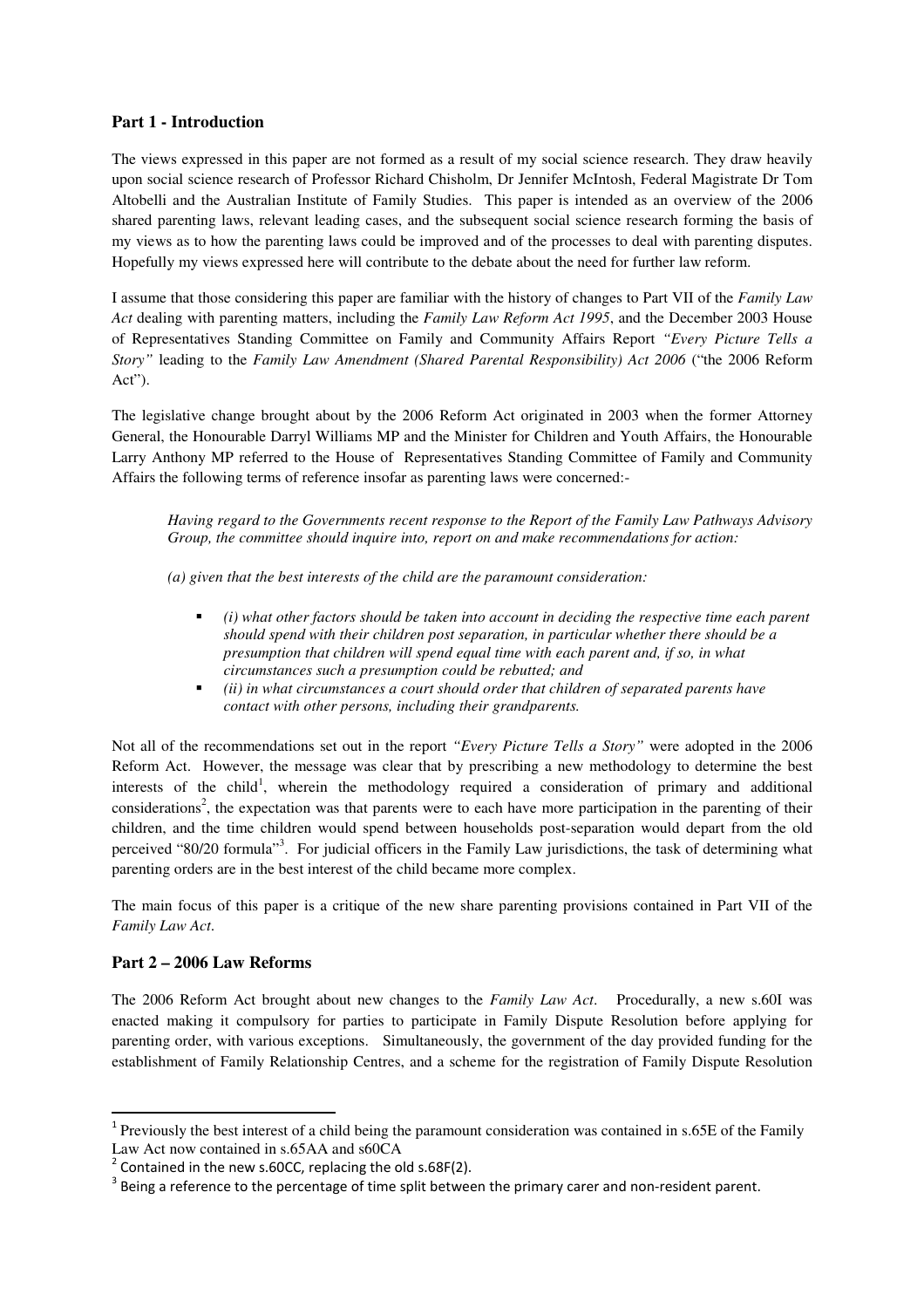Practitioners, all of whom would provide family dispute resolution services in parenting cases. The aim was for parties to avoid taking parenting disputes to Court as a first resort.

A new division 12A of the *Family Law Act* created new procedures for the resolution of any parenting matter under Part VII of the *Family Law Act*. The new procedures lead to what is known as the "Less Adversarial Trial" in Family Court proceedings. Interestingly, this did not apply to how parenting matters were heard in the Federal Magistrates Court.

A new s.60B was enacted setting out the objects and principles of Part VII of the *Family Law Act*. S.60B provides as follows:-

#### *Objects of Part and principles underlying it*

 *(1) The objects of this Part are to ensure that the best interests of children are met by:* 

 *(a) ensuring that children have the benefit of both of their parents having a meaningful involvement in their lives, to the maximum extent consistent with the best interests of the child; and* 

 *(b) protecting children from physical or psychological harm from being subjected to, or exposed to, abuse, neglect or family violence; and* 

 *(c) ensuring that children receive adequate and proper parenting to help them achieve their full potential; and* 

 *(d) ensuring that parents fulfil their duties, and meet their responsibilities, concerning the care, welfare and development of their children.* 

 *(2) The principles underlying these objects are that (except when it is or would be contrary to a child's best interests):* 

 *(a) children have the right to know and be cared for by both their parents, regardless of whether their parents are married, separated, have never married or have never lived together; and* 

 *(b) children have a right to spend time on a regular basis with, and communicate on a regular basis with, both their parents and other people significant to their care, welfare and development (such as grandparents and other relatives); and* 

 *(c) parents jointly share duties and responsibilities concerning the care, welfare and development of their children; and* 

 *(d) parents should agree about the future parenting of their children; and* 

 *(e) children have a right to enjoy their culture (including the right to enjoy that culture with other people who share that culture).* 

 *(3) For the purposes of subparagraph (2)(e), an Aboriginal child's or Torres Strait Islander child's right to enjoy his or her Aboriginal or Torres Strait Islander culture includes the right:* 

 *(a) to maintain a connection with that culture; and* 

 *(b) to have the support, opportunity and encouragement necessary:* 

 *(i) to explore the full extent of that culture, consistent with the child's age and developmental level and the child's views; and* 

 *(ii) to develop a positive appreciation of that culture.*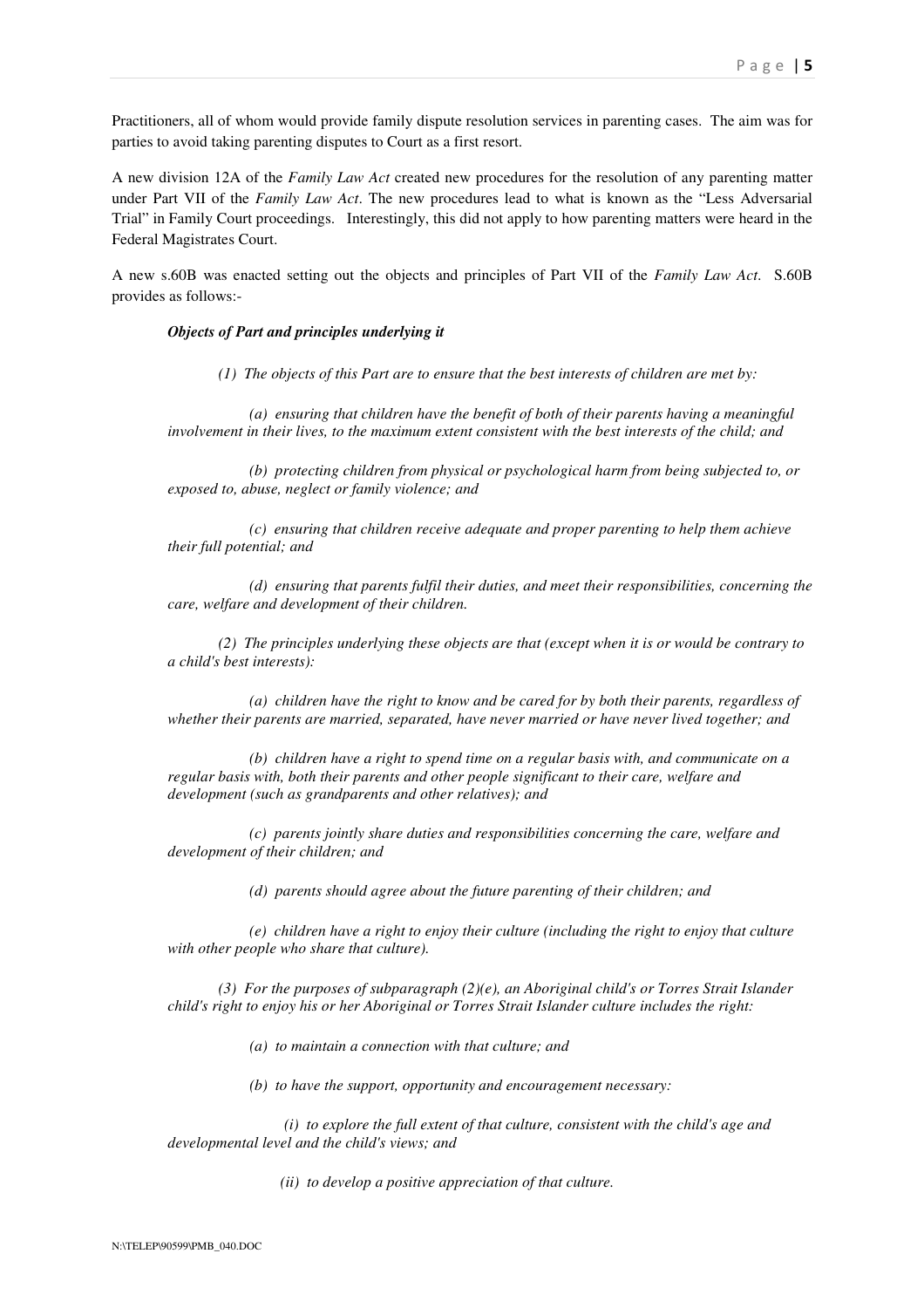It is clear from s.60B that the Government intended that parents would share the parenting of their children after separation.

The best interests of the child continue as the paramount consideration when a Court is making a parenting order. Previously it was contained in s.65E of the Act, but now appears in the new s.60CA as follows:-

#### *Child's best interests paramount consideration in making a parenting order*

 *In deciding whether to make a particular parenting order in relation to a child, a court must regard the best interests of the child as the paramount consideration.* 

When considering what parenting order is in the child's best interests, the Court is required to have regard to the primary and additional considerations set out in new s.60CC of the *Family Law Act*<sup>4</sup>. Section 60CC provides as follows:-

#### *How a court determines what is in a child's best interests*

*Determining child's best interests* 

 *(1) Subject to subsection (5), in determining what is in the child's best interests, the court must consider the matters set out in subsections (2) and (3).* 

*Primary considerations* 

 *(2) The primary considerations are:* 

 *(a) the benefit to the child of having a meaningful relationship with both of the child's parents; and* 

 *(b) the need to protect the child from physical or psychological harm from being subjected to, or exposed to, abuse, neglect or family violence.* 

*Note: Making these considerations the primary ones is consistent with the objects of this Part set out in paragraphs 60B(1)(a) and (b).* 

#### *Additional considerations*

 *(3) Additional considerations are:* 

 *(a) any views expressed by the child and any factors (such as the child's maturity or level of understanding) that the court thinks are relevant to the weight it should give to the child's views;* 

 *(b) the nature of the relationship of the child with:* 

 *(i) each of the child's parents; and* 

 $4$  Replacing the old s.68F(2) of the Family Law Act.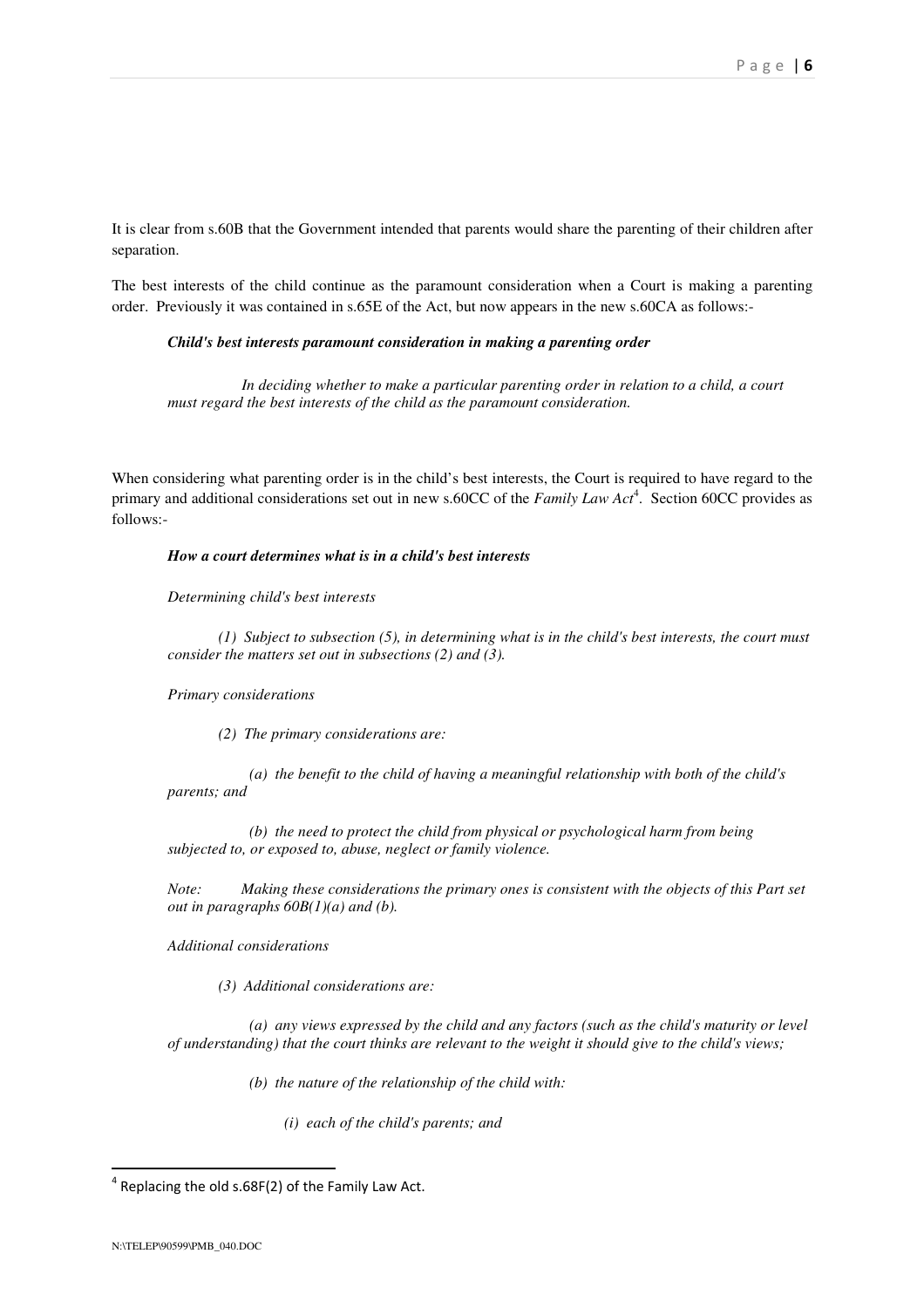*(ii) other persons (including any grandparent or other relative of the child);* 

 *(c) the willingness and ability of each of the child's parents to facilitate, and encourage, a close and continuing relationship between the child and the other parent;* 

 *(d) the likely effect of any changes in the child's circumstances, including the likely effect on the child of any separation from:* 

 *(i) either of his or her parents; or* 

 *(ii) any other child, or other person (including any grandparent or other relative of the child), with whom he or she has been living;* 

 *(e) the practical difficulty and expense of a child spending time with and communicating with a parent and whether that difficulty or expense will substantially affect the child's right to maintain personal relations and direct contact with both parents on a regular basis;* 

 *(f) the capacity of:* 

 *(i) each of the child's parents; and* 

 *(ii) any other person (including any grandparent or other relative of the child);* 

 *to provide for the needs of the child, including emotional and intellectual needs;* 

 *(g) the maturity, sex, lifestyle and background (including lifestyle, culture and traditions) of the child and of either of the child's parents, and any other characteristics of the child that the court thinks are relevant;* 

 *(h) if the child is an Aboriginal child or a Torres Strait Islander child:* 

 *(i) the child's right to enjoy his or her Aboriginal or Torres Strait Islander culture (including the right to enjoy that culture with other people who share that culture); and* 

 *(ii) the likely impact any proposed parenting order under this Part will have on that* 

*right;* 

 *(i) the attitude to the child, and to the responsibilities of parenthood, demonstrated by each of the child's parents;* 

 *(j) any family violence involving the child or a member of the child's family;* 

 *(k) any family violence order that applies to the child or a member of the child's family,* 

*if:* 

 *(i) the order is a final order; or* 

 *(ii) the making of the order was contested by a person;* 

 *(l) whether it would be preferable to make the order that would be least likely to lead to the institution of further proceedings in relation to the child;* 

 *(m) any other fact or circumstance that the court thinks is relevant.*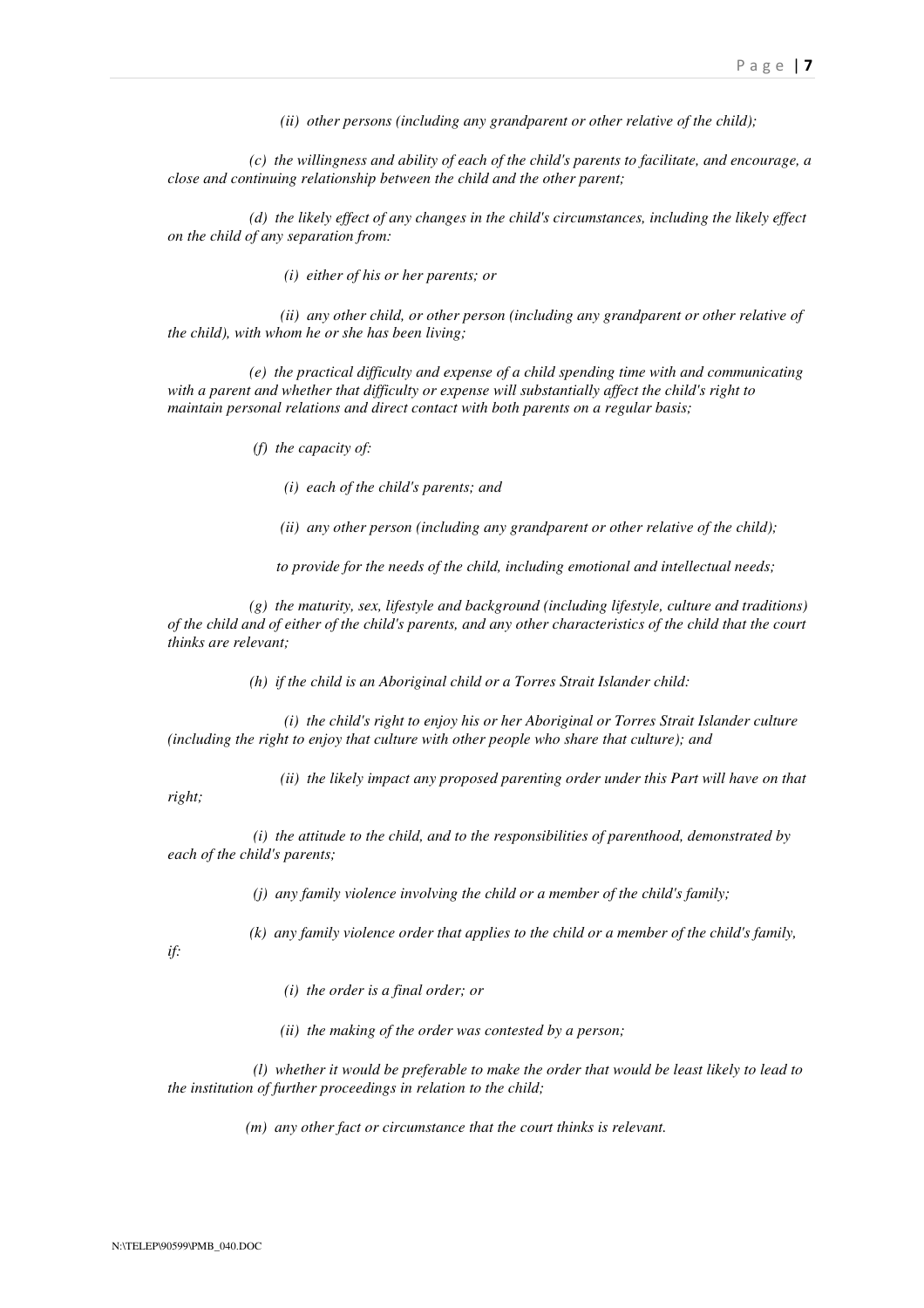*(4) Without limiting paragraphs (3)(c) and (i), the court must consider the extent to which each of the child's parents has fulfilled, or failed to fulfil, his or her responsibilities as a parent and, in particular, the extent to which each of the child's parents:* 

- *(a) has taken, or failed to take, the opportunity:* 
	- *(i) to participate in making decisions about major long-term issues in relation to the*

*child; and* 

- *(ii) to spend time with the child; and*
- *(iii) to communicate with the child; and*
- *(b) has facilitated, or failed to facilitate, the other parent:*
- *(i) participating in making decisions about major long-term issues in relation to the*

*child; and* 

- *(ii) spending time with the child; and*
- *(iii) communicating with the child; and*
- *(c) has fulfilled, or failed to fulfil, the parent's obligation to maintain the child.*

 *(4A) If the child's parents have separated, the court must, in applying subsection (4), have regard, in particular, to events that have happened, and circumstances that have existed, since the separation occurred.* 

#### *Consent orders*

 *(5) If the court is considering whether to make an order with the consent of all the parties to the proceedings, the court may, but is not required to, have regard to all or any of the matters set out in subsection (2) or (3).* 

*Right to enjoy Aboriginal or Torres Strait Islander culture* 

 *(6) For the purposes of paragraph (3)(h), an Aboriginal child's or a Torres Strait Islander child's right to enjoy his or her Aboriginal or Torres Strait Islander culture includes the right:* 

 *(a) to maintain a connection with that culture; and* 

 *(b) to have the support, opportunity and encouragement necessary:* 

 *(i) to explore the full extent of that culture, consistent with the child's age and developmental level and the child's views; and* 

 *(ii) to develop a positive appreciation of that culture.* 

After considering the matters in s.60CC, a Court is required to apply a new presumption of equal shared parental responsibility, established by the new s.61DA as follows:-

## *Presumption of equal shared parental responsibility when making parenting orders*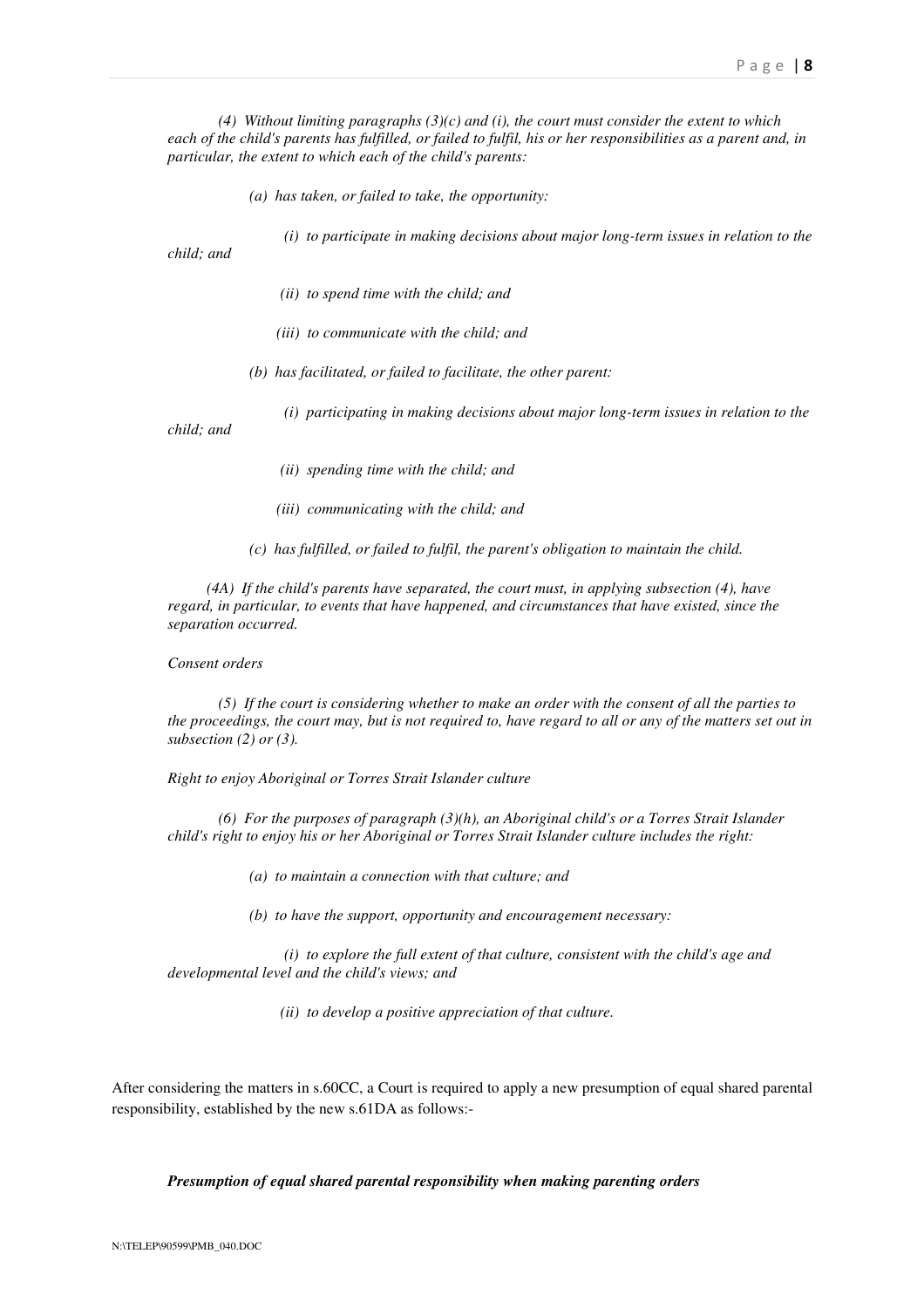*(1) When making a parenting order in relation to a child, the court must apply a presumption that it is in the best interests of the child for the child's parents to have equal shared parental responsibility for the child.* 

*Note: The presumption provided for in this subsection is a presumption that relates solely to the allocation of parental responsibility for a child as defined in section 61B. It does not provide for a presumption about the amount of time the child spends with each of the parents (this issue is dealt with in section 65DAA).* 

 *(2) The presumption does not apply if there are reasonable grounds to believe that a parent of the child (or a person who lives with a parent of the child) has engaged in:* 

 *(a) abuse of the child or another child who, at the time, was a member of the parent's family (or that other person's family); or* 

 *(b) family violence.* 

 *(3) When the court is making an interim order, the presumption applies unless the court considers that it would not be appropriate in the circumstances for the presumption to be applied when making that order.* 

 *(4) The presumption may be rebutted by evidence that satisfies the court that it would not be in the best interests of the child for the child's parents to have equal shared parental responsibility for the child.* 

The presumption of equal shared parental responsibility is rebuttable if there are reasonable grounds to believe a parent has engaged in abuse of a child, or family violence. Note that the presumption of equal shared parental responsibility only applies to "parents", a term which is not defined in the *Family Law Act*. Rather, the legislation makes provision for presumptions of parentage applying in different circumstances. Additionally, it should be noted that the persons who have parental responsibility are each of the child's parents<sup>5</sup>, subject to any parenting order allocating parental responsibility<sup>6</sup>.

If a Court is to make an order for equal shared parental responsibility, which it will do in the majority of cases, then the provisions of the new s.65DAA are invoked. It provides as follows:-

*Court to consider child spending equal time or substantial and significant time with each parent in certain circumstances* 

*Equal time* 

 *(1) If a parenting order provides (or is to provide) that a child's parents are to have equal shared parental responsibility for the child, the court must:* 

 *(a) consider whether the child spending equal time with each of the parents would be in the best interests of the child; and* 

 *(b) consider whether the child spending equal time with each of the parents is reasonably practicable; and* 

 *(c) if it is, consider making an order to provide (or including a provision in the order) for the child to spend equal time with each of the parents.* 

l

 $<sup>5</sup>$  As provided in s.61C</sup>

 $6$  S.61D makes provision for the allocation of parental responsibility.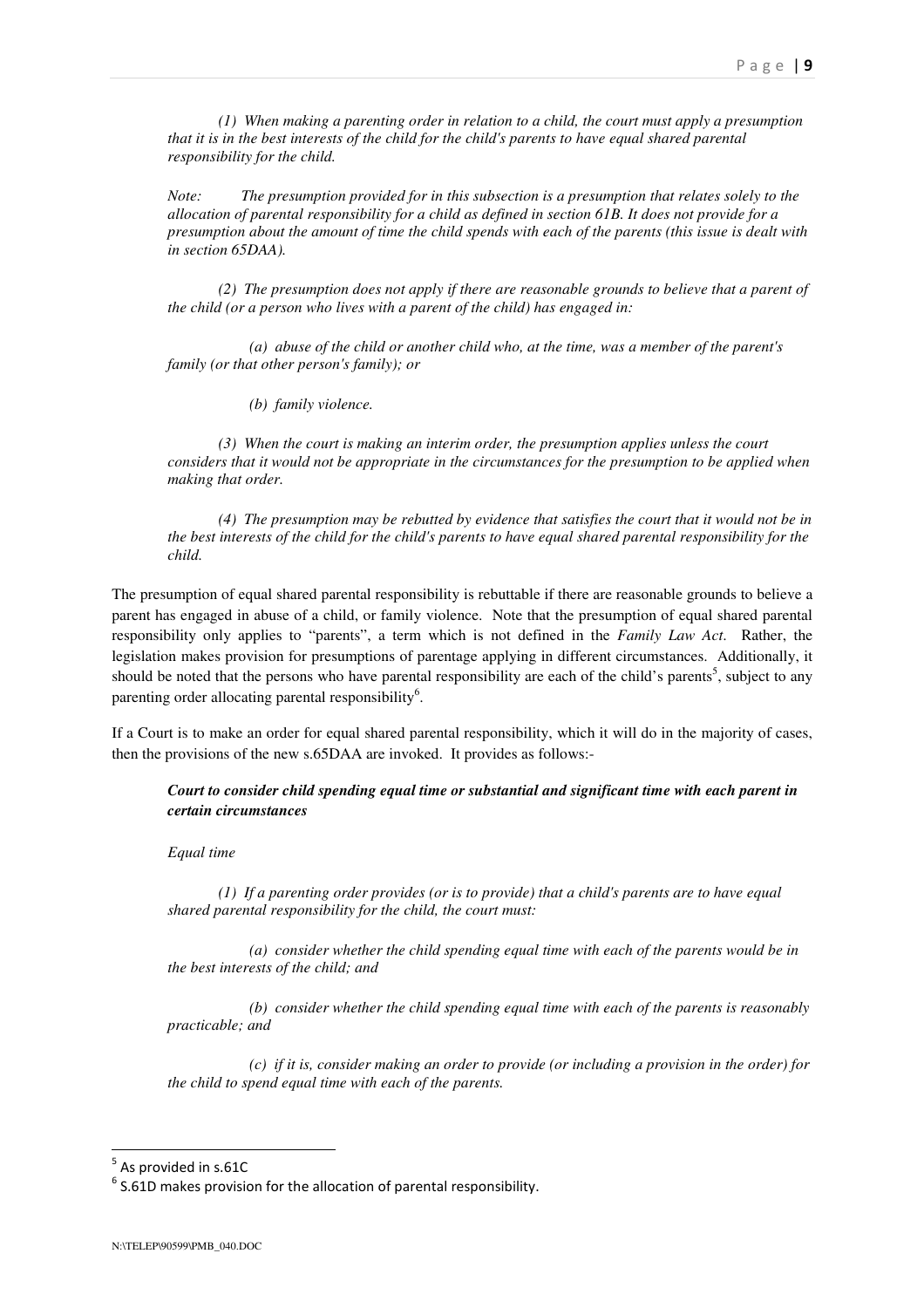*Note 1: The effect of section 60CA is that in deciding whether to go on to make a parenting order for the child to spend equal time with each of the parents, the court will regard the best interests of the child as the paramount consideration.* 

*Note 2: See subsection (5) for the factors the court takes into account in determining what is reasonably practicable.* 

*Substantial and significant time* 

 *(2) If:* 

 *(a) a parenting order provides (or is to provide) that a child's parents are to have equal shared parental responsibility for the child; and* 

 *(b) the court does not make an order (or include a provision in the order) for the child to spend equal time with each of the parents; and* 

*the court must:* 

 *(c) consider whether the child spending substantial and significant time with each of the parents would be in the best interests of the child; and* 

 *(d) consider whether the child spending substantial and significant time with each of the parents is reasonably practicable; and* 

 *(e) if it is, consider making an order to provide (or including a provision in the order) for the child to spend substantial and significant time with each of the parents.* 

*Note 1: The effect of section 60CA is that in deciding whether to go on to make a parenting order for the child to spend substantial time with each of the parents, the court will regard the best interests of the child as the paramount consideration.* 

*Note 2: See subsection (5) for the factors the court takes into account in determining what is reasonably practicable.* 

 *(3) For the purposes of subsection (2), a child will be taken to spend substantial and significant time with a parent only if:* 

 *(a) the time the child spends with the parent includes both:* 

 *(i) days that fall on weekends and holidays; and* 

 *(ii) days that do not fall on weekends or holidays; and* 

 *(b) the time the child spends with the parent allows the parent to be involved in:* 

 *(i) the child's daily routine; and* 

 *(ii) occasions and events that are of particular significance to the child; and* 

 *(c) the time the child spends with the parent allows the child to be involved in occasions and events that are of special significance to the parent.* 

 *(4) Subsection (3) does not limit the other matters to which a court can have regard in determining whether the time a child spends with a parent would be substantial and significant.*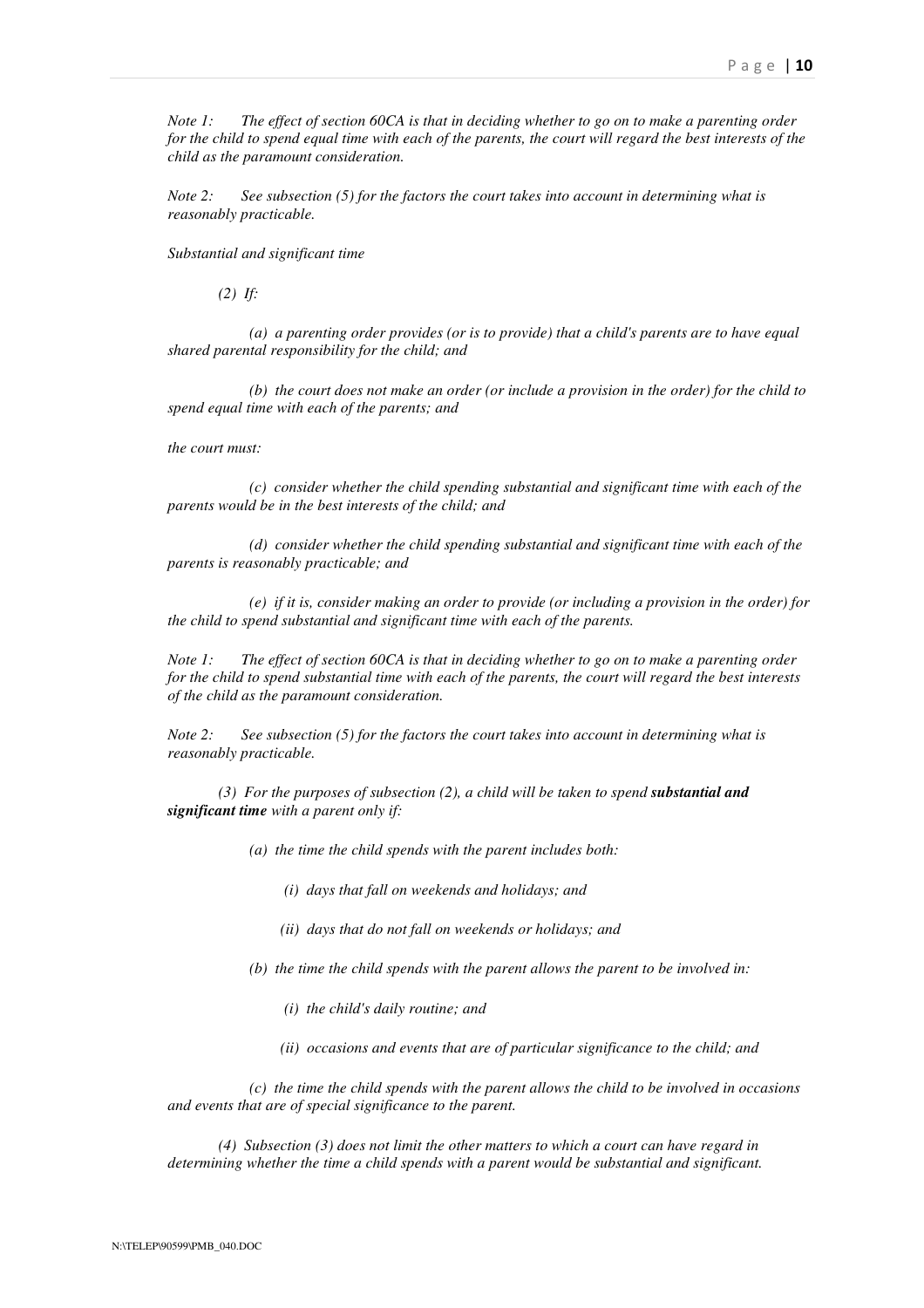*Reasonable practicality* 

 *(5) In determining for the purposes of subsections (1) and (2) whether it is reasonably practicable for a child to spend equal time, or substantial and significant time, with each of the child's parents, the court must have regard to:* 

 *(a) how far apart the parents live from each other; and* 

 *(b) the parents' current and future capacity to implement an arrangement for the child spending equal time, or substantial and significant time, with each of the parents; and* 

 *(c) the parents' current and future capacity to communicate with each other and resolve difficulties that might arise in implementing an arrangement of that kind; and* 

 *(d) the impact that an arrangement of that kind would have on the child; and* 

 *(e) such other matters as the court considers relevant.* 

*Note 1: Behaviour of a parent that is relevant for paragraph (c) may also be taken into account in determining what parenting order the court should make in the best interests of the child. Subsection 60CC(3) provides for considerations that are taken into account in determining what is in the best interests of the child. These include:* 

*(a) the willingness and ability of each of the child's parents to facilitate, and encourage, a close and continuing relationship between the child and the other parent (paragraph*  $60CC(3)(c)$ *);* 

*(b) the attitude to the child, and to the responsibilities of parenthood, demonstrated by each of the child's parents (paragraph 60CC(3)(i)).* 

*Note 2: Paragraph (c) reference to future capacity--the court has power under section 13C to make orders for parties to attend family counselling or family dispute resolution or participate in courses, programs or services.* 

Considering s.65DAA, it was clear the intention of parliament was that post separation parents would both have more involvement in the parenting of their children either by way of an equal time arrangement or by spending substantial and significant time with each parent. Orders for an equal time arrangement could be considered provided various requirements were met including:-

- (a) Considering whether an equal time arrangement would be in the child's best interest;
- (b) Considering whether the child spending equal time with each of the parents is reasonably practicable.

Reasonable practicability is defined in s.65DAA(5). It seems that the determination of reasonable practicability incorporates conclusions reached by the then Federal Magistrate Ryan in a decision of *H&H*<sup>7</sup> in relation to the conditions or circumstances required for an equal time arrangement. Her Honour said $8$ :-

*47.Drawing then from the case law the factors that the court should particularly examine in cases where a party seeks orders that share a child's time equally between its parents (or others) include the following:* 

- *The parties' capacity to communicate on matters relevant to the child's welfare.*
- *The physical proximity of the two households.*

l

 $^{7}$  H&H (2003) FLC 93 -168

 $^8$  At paragraphs 47 and 48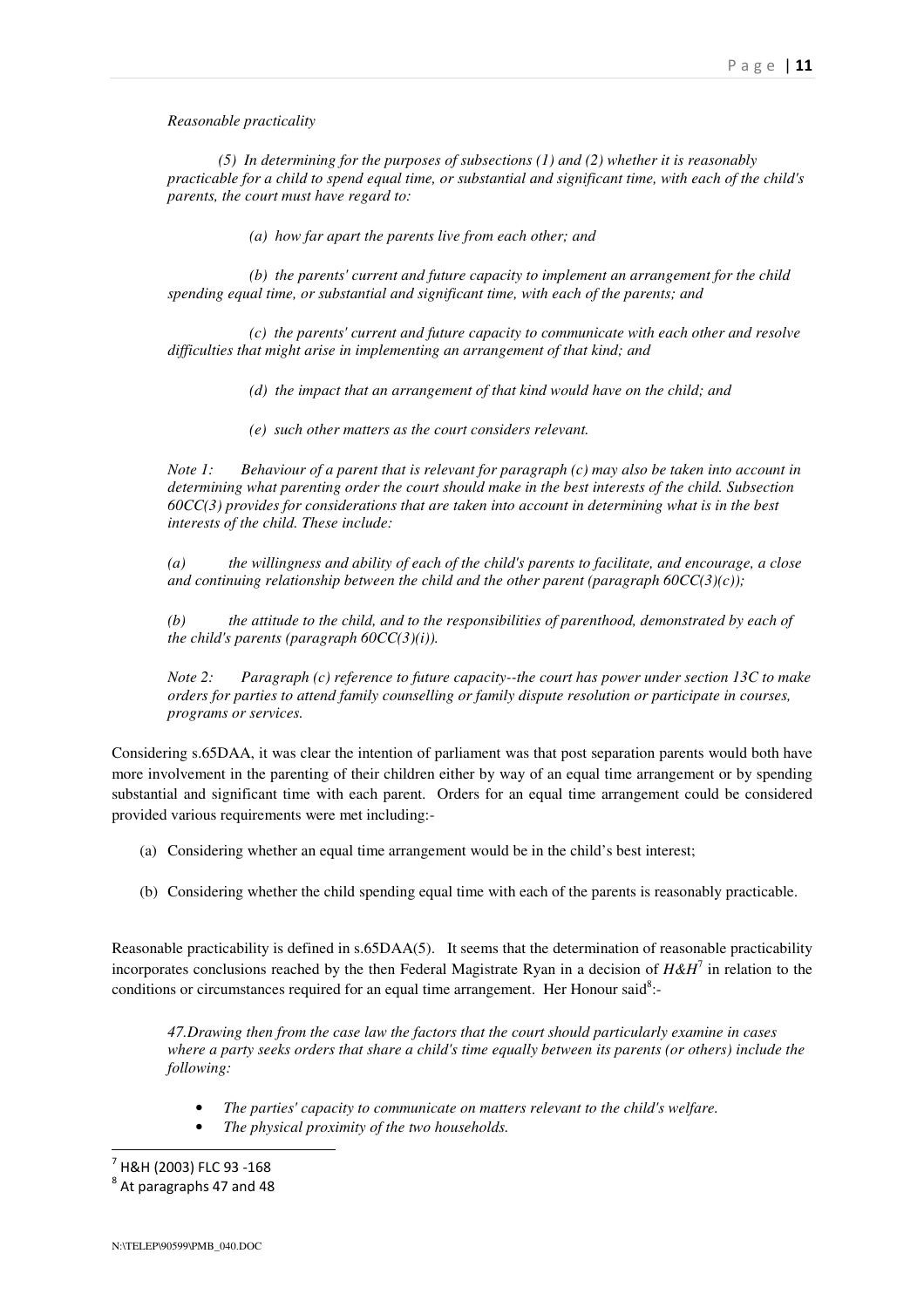- *Are the homes sufficiently proximate that the child can maintain their friendships in both homes?*
- *The prior history of caring for the child. Have the parties demonstrated that they can implement a 50/50 living arrangement without undermining the child's adjustment?*
- *Whether the parties agree or disagree on matters relevant to the child's day to day life. For example, methods of discipline, attitudes to homework, health and dental care, diet and sleeping pattern.*
- *Where they disagree on these matters the likelihood that they would be able to reach a reasonable compromise.*
- *Do they share similar ambitions for the child? For example, religious adherence, cultural identity and extra-curricular activities.*
- *Can they address on a continuing basis the practical considerations that arise when a child lives in 2 homes? If the child leaves necessary school work or equipment at the other home will the parents readily rectify the problem?*
- *Whether or not the parties respect the other party as a parent.*
- *The child's wishes and the factors that influence those wishes.*
- *Where siblings live.*
- *The child's age.*

*48. This list is not exhaustive. It does no more than set out some usual elements that a court will consider to the extent that each may be relevant. It does not usurp the pivotal role of s.65E nor s.68F(2). Each factor fits comfortably within s.68F(2). Based on other courts experience these factors have be useful in deciding the suitability of a particular set of circumstances for a shared parenting arrangement.* 

The view at the time the new provisions came into the effect was that s.65DAA sent out a message about shared parenting that former arrangements of children primarily living with one parent and spending alternate weekends and half school holidays with other was a thing of the past.

The provisions of s.65DAA(2) dealing with substantial and significant time includes elements that:-

- 1. Parents be involved in the child's daily routine and occasions and events that are of particular significance to the child; and
- 2. Allows the child to be involved in occasions and events of special significance to the parents.

How this was to be incorporated in parenting orders, let alone make them work, against the backdrop of conflict between parties was the challenge.

Under s.65DAA(3) the provisions include elements of substantial and significant time including:-

- 1. Days that fall on weekends and holidays;
- 2. Days that do not fall on weekends and holidays.

The effect of an order for shared parental responsibility, and how it is to be exercised, is dealt with in s.65DAC as follows:-

#### *Effect of parenting order that provides for shared parental responsibility*

- *(1) This section applies if, under a parenting order:* 
	- *(a) 2 or more persons are to share parental responsibility for a child; and*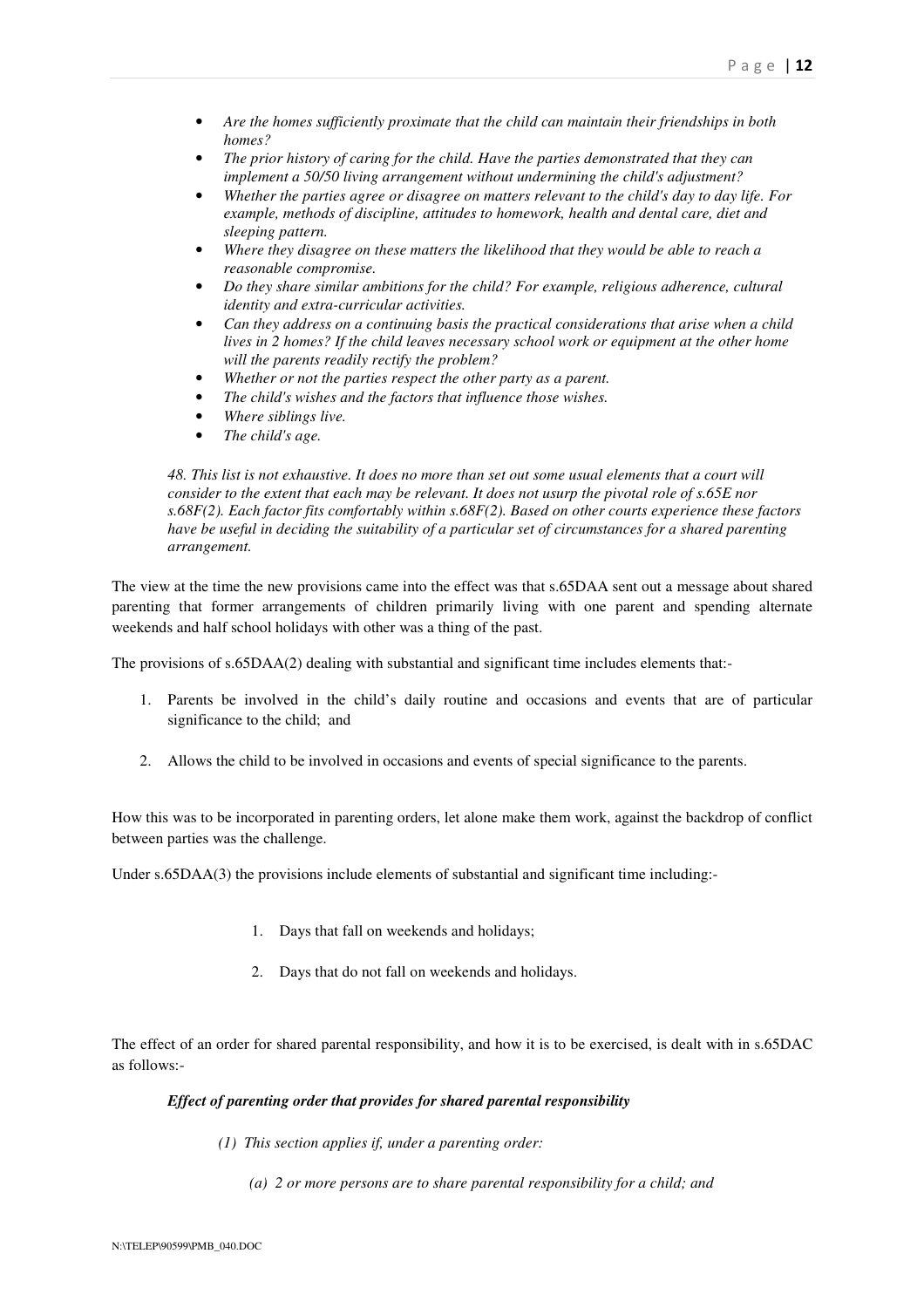*(b) the exercise of that parental responsibility involves making a decision about a major long-term issue in relation to the child.* 

 *(2) The order is taken to require the decision to be made jointly by those persons.* 

*Note: Subject to any court orders, decisions about issues that are not major long-term issues are made by the person with whom the child is spending time without a need to consult the other person (see section 65DAE).* 

- *(3) The order is taken to require each of those persons:* 
	- *(a) to consult the other person in relation to the decision to be made about that issue; and*
	- *(b) to make a genuine effort to come to a joint decision about that issue.*

 *(4) To avoid doubt, this section does not require any other person to establish, before acting on a decision about the child communicated by one of those persons, that the decision has been made jointly.* 

s.65DAE deals with issues that are not major long term issues, and it provides:-

#### *No need to consult on issues that are not major long-term issues*

 *(1) If a child is spending time with a person at a particular time under a parenting order, the order is taken not to require the person to consult a person who:* 

- *(a) has parental responsibility for the child; or*
- *(b) shares parental responsibility for the child with another person;*

*about decisions that are made in relation to the child during that time on issues that are not major-long term issues.* 

*Note: This will mean that the person with whom the child is spending time will usually not need to consult on decisions about such things as what the child eats or wears because these are usually not major long-term issues.* 

 *(2) Subsection (1) applies subject to any provision to the contrary made by a parenting order.* 

The new s.64B deals with the meaning of a "parenting order", and replaced the old concepts of "residence" "contact" and "specific issues" with orders providing for with whom a child is to live, the time the child is to spend with another person, the allocation of parental responsibility for the child, and the communications that the child is to have with another person, amongst other matters. The power to make a parenting order is contained in s.65D.

However in terms of the methodology a Court is to apply to determine what parenting order will be in the best interest of the child, the key sections are s.60CC, s.61DA, and s.65DAA.

No doubt most practitioners have had experience of clients during initial consultations with misconceptions about what the shared parenting laws actually say. It appears there is an element in the community with a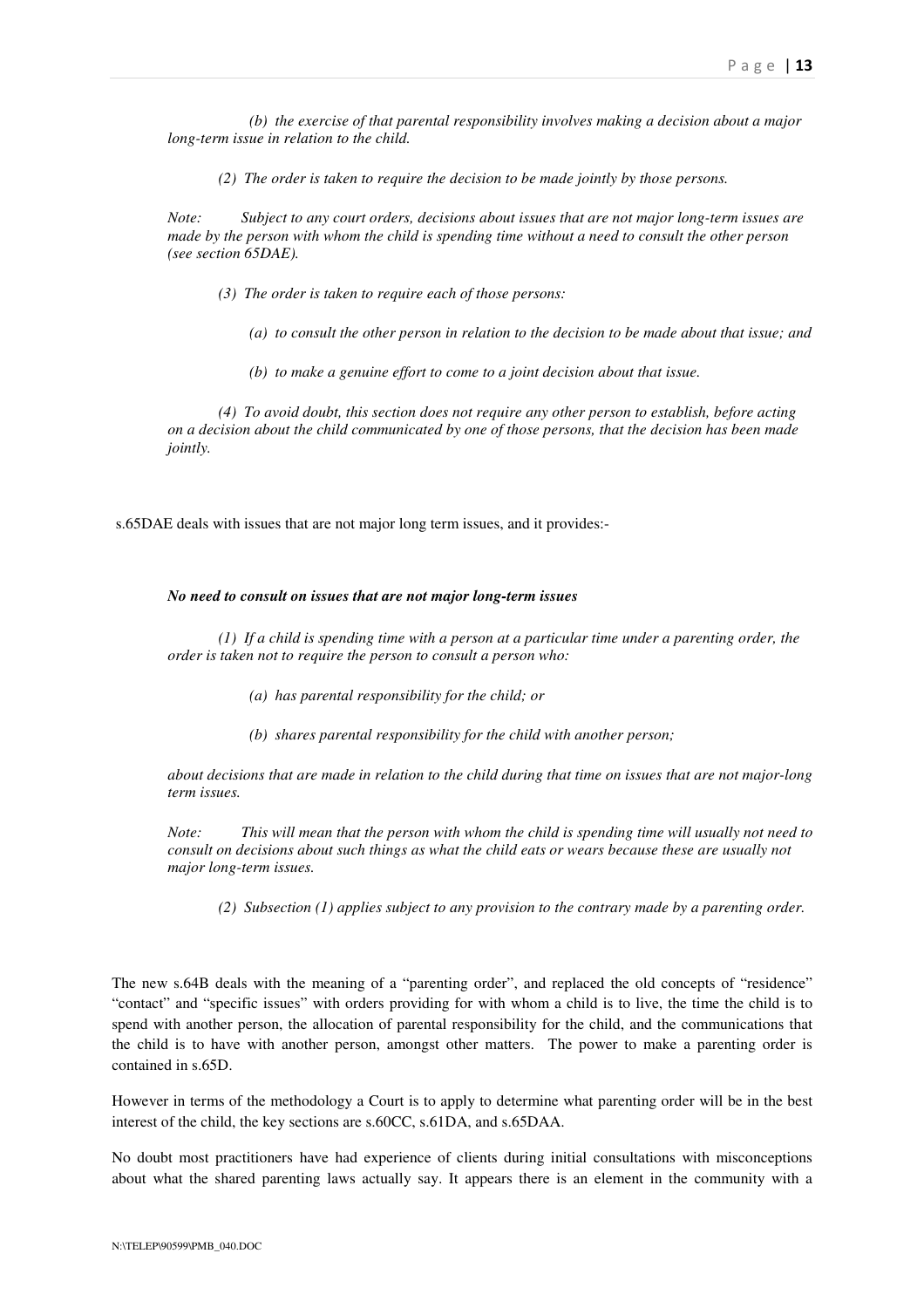perception that the shared parenting laws created a new right whereby each parent was to spend equal time with the children. Conversely most practitioners will have had experience of new clients proposing equal time arrangements in relation to their children without giving much thought as to how it is going to work with work and other commitments, or other factors such as the existence of conflict, poor communication or lack of cooperation, or the existence of family violence. The shared parenting laws seem to have generated a "my rights" focus amongst some in the community, rather than focussing on the needs of the child.

## **Part 3 – Relevant Significant Case Authorities**

The decision in *Goode and Goode*<sup>9</sup> sets out the pathway a Court must follow in relation to children's matters. The case dealt with an application for interim parenting orders, and provided that under the new provisions of Part VII introduced by the 2006 Reform Act, the same legislative pathway must be followed in interim hearings, as in final hearings for parenting orders. In the judgment<sup>10</sup> with respect to the pathway that must be followed it was held:-

- *82. In an interim case that would involve the following:*
- *(a) identifying the competing proposals of the parties;*
- *(b) identifying the issues in dispute in the interim hearing;*
- *(c) identifying any agreed or uncontested relevant facts;*
- *(d) considering the matters in s 60CC that are relevant and, if possible, making findings about them (in interim proceedings there may be little uncontested evidence to enable more than a limited consideration of these matters to take place);*
- *(e) deciding whether the presumption in s 61DA that equal shared parental responsibility is in the best interests of the child applies or does not apply because there are reasonable grounds to believe there has been abuse of the child or family violence or, in an interim matter, the Court does not consider it appropriate to apply the presumption;*
- *(f) if the presumption does apply, deciding whether it is rebutted because application of it would not be in the child's best interests;*
- *(g) if the presumption applies and is not rebutted, considering making an order that the child spend equal time with the parents unless it is contrary to the child's best interests as a result of consideration of one or more of the matters in s 60CC, or impracticable;*
- *(h) if equal time is found not to be in the child's best interests, considering making an order that the child spend substantial and significant time as defined in s 65DAA(3) with the parents, unless contrary to the child's best interests as a result of consideration of one or more of the matters in s 60CC, or impracticable;*
- *(i) if neither equal time nor substantial and significant time is considered to be in the best interests of the child, then making such orders in the discretion of the Court that are in the best interests of the child, as a result of consideration of one or more of the matters in s 60CC;*
- *(j) if the presumption is not applied or is rebutted, then making such order as is in the best interests of the child, as a result of consideration of one or more of the matters in s 60CC; and*
- *(k) even then the Court may need to consider equal time or substantial and significant time, especially if one of the parties has sought it or, even if neither has sought it, if the Court considers after affording procedural fairness to the parties it to be in the best interests of the child.*

The primary consideration contained in s.60CC(2)(a) of *the benefit to the child of having a meaningful relationship with both parents was considered by the Full Court in <i>McCall & Clark*<sup>11</sup>:

<sup>9</sup> [2006] FLC 93-286

 $^{12000}$ ,  $^{10}$ At paragraph 82

 $11$  [2009] Fam CAFC 92, at paragraphs 117 – 122.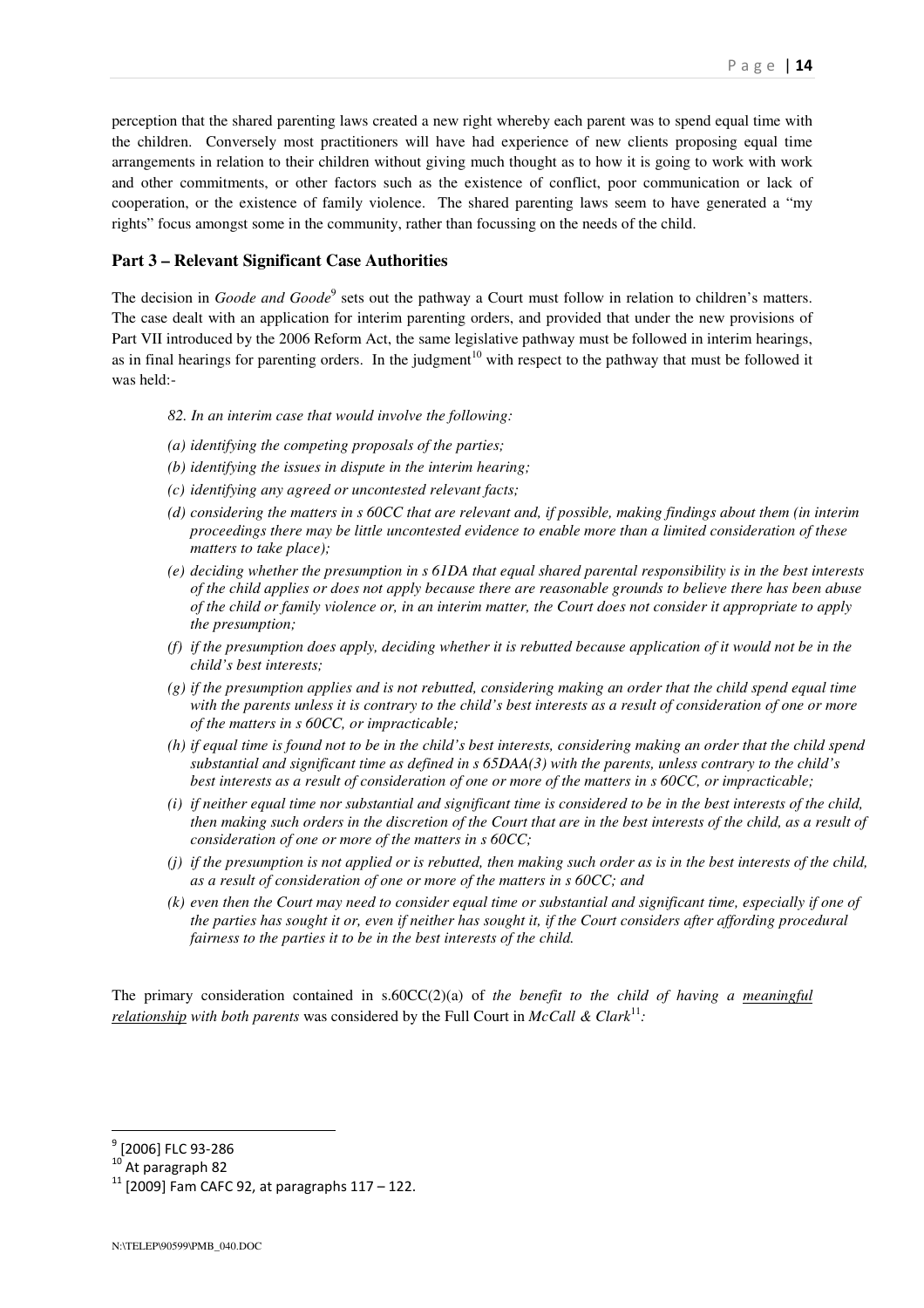*117. Bennett J discussed the terminology in G & C [2006] FamCA 994 and said the enquiry was a "prospective" one which requires a court to evaluate the extent to which a meaningful or significant relationship with both parents is going to be of advantage a child. 118. It appears to us that there are three possible interpretations of s 60CC(2)(a):* 

(a) one interpretation is that the legislation requires a court to consider the *benefit to the child of having a meaningful relationship with both of the child's parents by examination of evidence of the nature of the child's relationship at the date of the hearing, to make findings based on that evidence, which findings will be reflected in the orders ultimately made ("the present relationship approach");*  o *(b) a second interpretation is that the legislature intended that a court* 

*should assume that there is a benefit to all children in having a meaningful relationship with both of their parents ("the presumption approach"); and*  (c) the third interpretation is that the court should consider and weigh the

*evidence at the date of the hearing and determine how, if it is in a child's best interests, orders can be framed to ensure the particular child has a meaningful relationship with both parents ("the prospective approach").* 

*119. We conclude that the preferred interpretation of benefit to a child of a meaningful relationship in s 60CC(2)(a) is "the prospective approach" although, depending upon factual circumstances, the present relationship approach may also be relevant. We note however that s 60CC(3)(b) requires a court to explore existing relationships between a child and his or her parents and other persons, including grandparents. If the interpretation we have set out in (a) above were exclusively applied, that interpretation would limit a court making appropriate orders in circumstances where a significant relationship had not been established between a child and a parent at the date of trial.* 

*120. We reject the interpretation in sub-paragraph (b). In our view if the legislature*  intended to elevate the benefit to a child of a meaningful relationship to a presumption it *would have said so in clear and unambiguous language.* 

*121. In coming to our conclusions we accept as appropriate the interpretation of "meaningful relationship" set out by Brown J in Mazsorski. Consistently with our conclusions we also agree with the reasoning of Bennett J in G & C.* 

122. *In reaching these conclusions, we also consider the legislation requires a court to focus on the benefit to the child of a meaningful or significant relationship. No doubt in the majority of cases there will be a positive benefit to a child of having a significant relationship with both parents, but there will also be some cases where there will be no positive benefit to be derived by a child by a court attempting to craft orders to foster a relationship with one parent if this would not be in the child's best interests.* 

What does the term "consider" mean in the context of s.65DAA? The Full Court said in *Korban & Korban*<sup>12</sup>:

*The consideration of best interests involves an assessment of all the evidence presented and the making of factual findings. Some of those findings about one parent will demonstrate positive attributes which will benefit a child, other findings will highlight deficiencies or factors which are not likely to promote a child's best interests. It is on these factual findings that a judicial officer will assess whether equal time is in a child's best interests. Having weighed such factors – both positive and negative – if a judicial officer determines the child's interests are served by an equal time order and such an order is reasonably practicable, he or she will consider making such an order.* 

At paragraph 86 of the judgement, the Full Court said:

*We do not read the guideline in paragraph 82(g) of Goode as suggesting s 65DAA(1) mandates that a court is to only make an order for equal time if there are no disqualifying factors or, put another way, a requirement to consider only factors contrary to a child's best interests. Nor do we read the section or the guideline as imposing a negative test – to determine that equal time is not in a child's best interests. The enquiry is a positive one, to ascertain whether equal time is in a child's best interests. What we understand paragraph 82(g) to suggest is that a judicial officer will, on the basis of factual findings made under s 60CC, in his or her consideration under s 65DAA weigh up whether or not an* 

<sup>&</sup>lt;sup>12</sup> [2009] FamCAFC 143 at paragraph 85.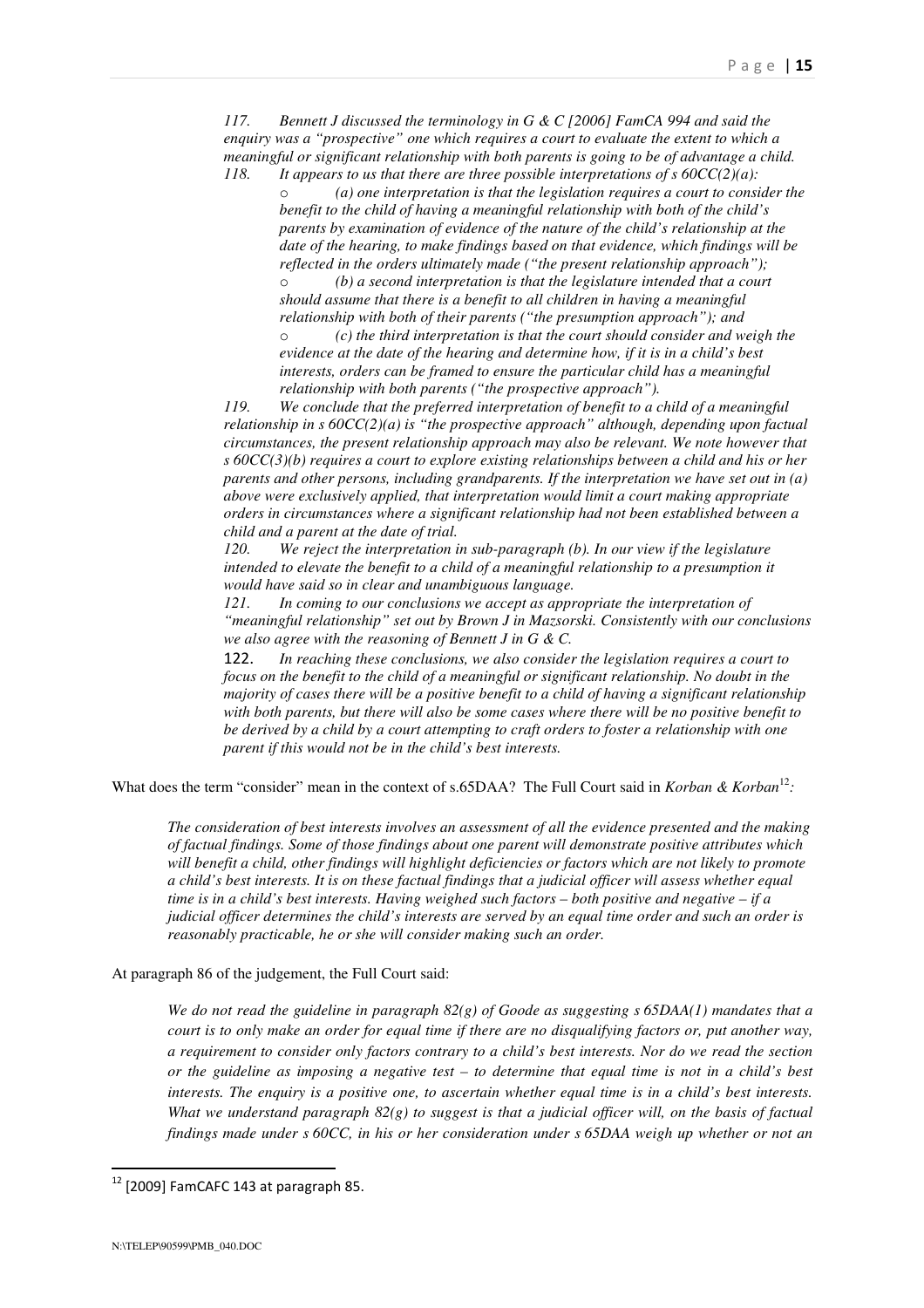*equal time order is in the child's best interests and reasonably practicable, and consider making such an order.* 

On 3 March 2010 the High Court handed down its decision in MRR v GR<sup>13</sup>. In respect of s.65DAA(1) the High Court held $^{14}$ :-

*Section 65DAA(1) is expressed in imperative terms. It obliges the Court to consider both the question whether it is in the best interests of the child to spend equal time with each of the parents (par (a)) and the question whether it is reasonably practicable that the child spend equal time with each of them (par (b)). It is only where both questions are answered in the affirmative that consideration may be given, under par (c), to the making of an order. The words with which par (c) commences ("if it is") refer back to the two preceding questions and make plain that the making of an order can only be considered if the findings mentioned are made. A determination as a question of fact that it is reasonably practicable that equal time be spent with each parent is a statutory condition which must be fulfilled before the Court has power to make a parenting order of that kind. It is a matter upon which power is conditioned much as it is where a jurisdictional fact must be proved to exist. If such a finding cannot be made, sub-ss (2)(a) and (b) require that the prospect of the child spending substantial and significant time with each parent then be considered. That sub-section follows the same structure as sub-s (1) and requires the same questions concerning the child's best interests and reasonable practicability to be answered in the context of the child spending substantial and significant time with each parent.* 

The court further said at paragraph 15:-

*Section 65DAA(1) is concerned with the reality of the situation of the parents and the child, not whether it is desirable that there be equal time spent by the child with each parent. The presumption in s 61DA(1) is not determinative of the questions arising under s 65DAA(1). Section 65DAA(1)(b) requires a practical assessment of whether equal time parenting is feasible.* 

Therefore the Court can only give consideration to the making of an Order that a child spends equal time with the parents<sup>15</sup> if the proceeding two questions contained in  $s.65DAA(1)(a)$  and (b) are answered in the affirmative.

## **Part 4 – Social Science Reviews**

## **"Shared Care and Children's Best Interests in Conflicted Separation – a Cautionary Tale from the Current Research"**

Most specialist family lawyers will be aware of research undertaken by the Professor Richard Chisholm and Dr Jennifer McIntosh into shared care arrangements for children in cases of conflicting separation<sup>16</sup>, and summarised in the article "*Shared Care and Children's Best Interests in Conflicted Separation – a Cautionary Tale from the Current Research*". Whilst it was accepted that in general children benefit from maintaining good quality relationships with both parents, the study focused on the interests of children and families with ongoing parental conflict. They noted<sup>17</sup> the factors present in cases where families self selected into shared care arrangements as follows:-

*In a review of care and contact patterns across a representative cross sections of the Australian population, Smythe (2004), found that, at that time, shared care was "relatively rare". It proved to be a viable arrangement for a small and distinct group of families, who self selected into shared care arrangements and who had the following relational and structural profile:-* 

 $13$  [2010] HCA 4

 $14$  At paragraph 13

 $15$  Under s.65DAA(1)(c)

<sup>&</sup>lt;sup>16</sup> Published in Australian Family Lawyer (2008) Volume 20, No. 1 3-16

<sup>&</sup>lt;sup>17</sup> At page 3 the factors present in cases where families self selected into shared care arrangements.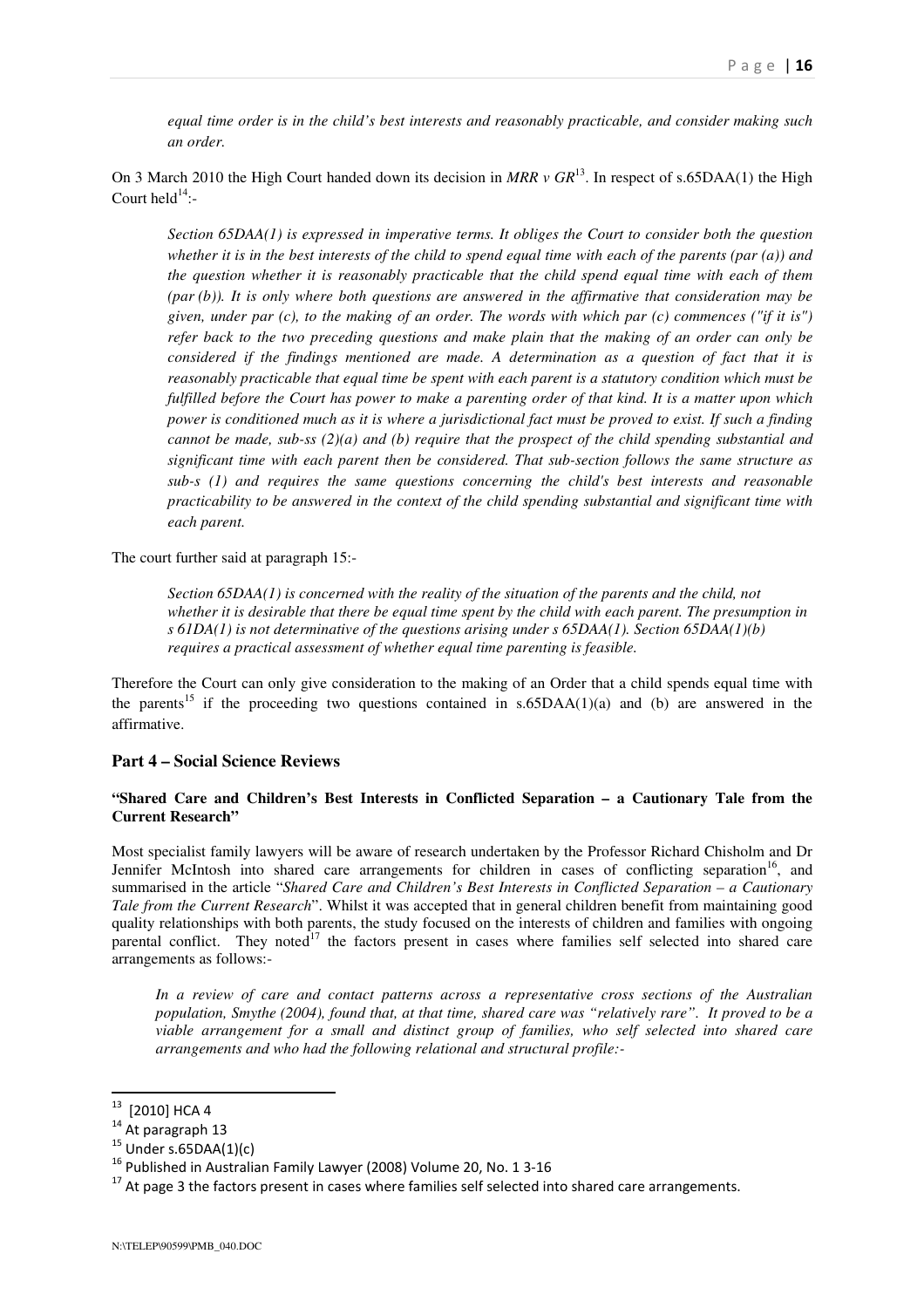- *Geographical proximity;*
- *The ability of parents to get along sufficiently well to develop a business like working relationship;*
- *Child focused arrangements (with children kept "out of the middle", and with children's activities forming an integral part of the way in which the parenting schedule is developed);*
- *A commitment by everyone to make shared care work;*
- *Family friendly work practices for both mothers and fathers;*
- *Financial comfort (particularly for women ;*
- *Shared confidence that the father is a competent parent.*

*Many separating parents who require Court or formal dispute resolution involvement to determine their contact and care arrangements unfortunately do not share these characteristics. As a result of the introduction of the Family Law Amendment (Shared Parental Responsibility) Act 2006, it has arguably became more important that professionals to identify family contexts that do not have the*  basic structural or relational requirements to make substantial shared care a viable developmental *option for their children.* 

The term "shared care" is used to describe an arrangement where a child spend 35% - 65% of nights with each parent, and "equal time" describes an arrangement where a child spends  $48\%$  - 52% of nights with each parent<sup>18</sup>.

Dr McIntosh subsequently directed a study entitled *"The Children Beyond Dispute"* research program, funded by the Australian Government Attorney's General's Department. The study examined the impact of the interventions on parental acrimony and parental alliance, and the emotional wellbeing of children. Dr McIntosh and Professor Chisholm reported $19$  in their article as follows:-

*McIntosh and her colleagues identified all children across the two intervention groups who remained in the high risk mental health bracket one year after mediation. They examined multiple variables to see what core factors or combination of factors were most highly associated with their poor outcomes. Findings of regression modelling indicated that 6 variables were associated with children's high and emotional distress scores:-* 

- 1. *Fathers had low levels of formal education;*
- 2. *There was high, ongoing inter parental conflict;*
- 3. *Children's overnight care was substantially shared;*
- 4. *Mother/child relationship was poor, as reported by mother and child;*
- 5. *There was high acrimony (psychological hostility) between parents; and*
- 6. *The child in question was under 10 years old*.

The second study was overtaken by the Family Court examining the outcomes for 77 parents and 111 children who had participated in the court's Child Responsive Program pilot. Professor Chisholm and Dr McIntosh noted $^{20}$  as follows:-

l

<sup>&</sup>lt;sup>18</sup> Australian Institute of Family Studies Report – Evaluation of the 2006 family law reforms: Summary report, at page 9.

<sup>&</sup>lt;sup>19</sup> At page 5 of the article "Shared Care and Children's Best Interests in Conflicted Separation".

<sup>&</sup>lt;sup>20</sup> At page 5 of their article.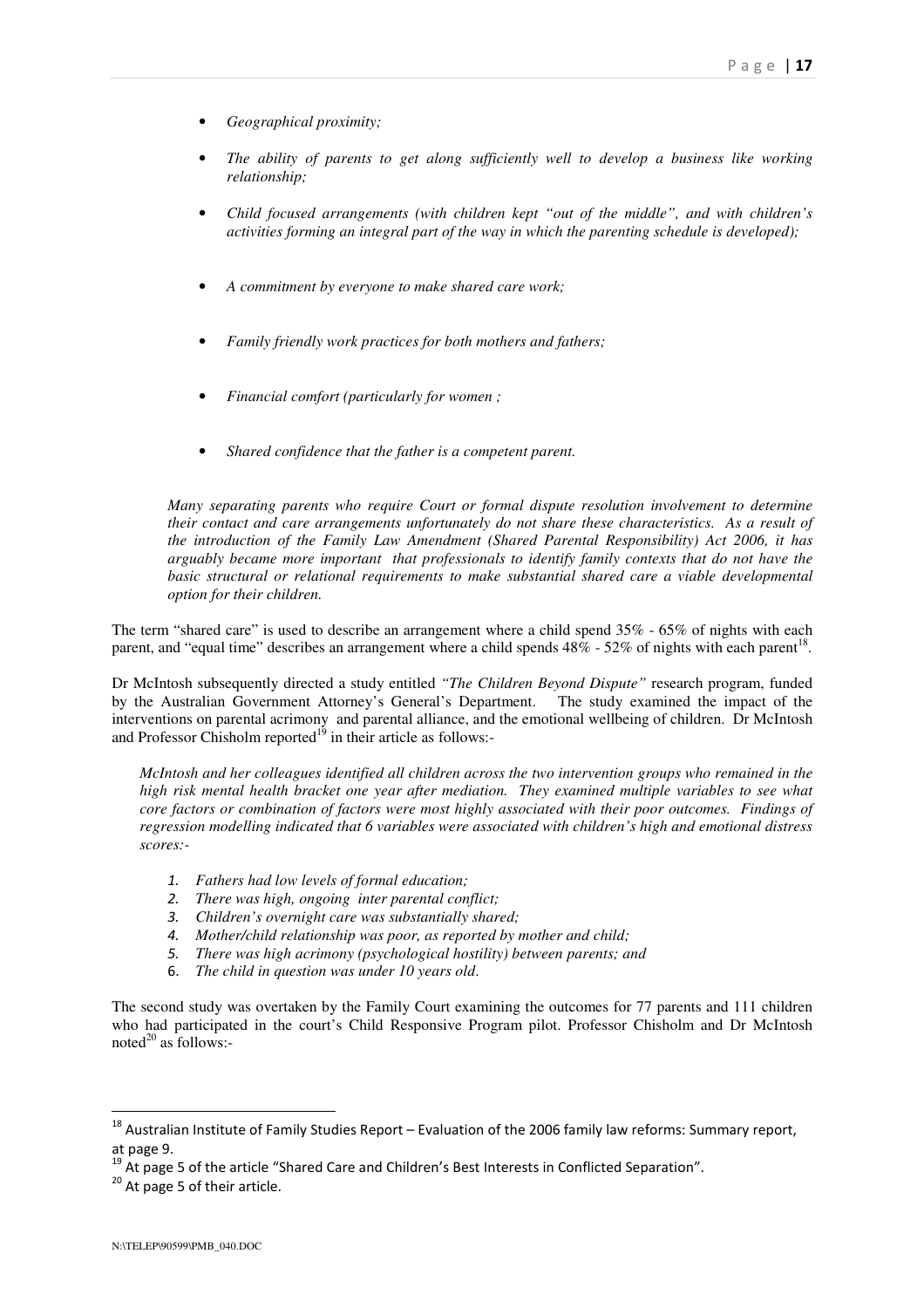*The following five variables were most highly associated with children's poor mental health outcomes in this Family Court sample:-* 

- 1. *The child was unhappy with their living and care arrangements;*
- 2. *The parent's relationship with the child had deteriorated post court;*
- 3. *The child lives in substantially shared care;*
- 4. *One parent held concerns about the child's safety with the other parent;*
- 5. *The parents remained in high conflict.*

*The first 3 variables independently predicted poor outcomes. Variables 4 and 5 added to the likelihood of poor outcomes when they co-occurred with any of the other factors. The emotional climate on which these Family Court children shared their lives between the parents is further illustrated by the following findings:-* 

- *Importantly and in contrast to the relatively low rates of shared time identified in non litigating samples (eg Smyth) – 28% of the children studied here entered court, and 46% left court, in a substantially shared care arrangement (5 nights per fortnight or more in the care of each parent).*
- *73% of the parents involved in shared care arrangements post court reported "almost never" cooperating with each other.*
- *39% of shared care parents reported "never" being able to protect their children from their conflict .*
- *In 4 of the shared cared cases in this study, parents reported "never" having contact of any kind with each other. The children in each of these families were responsible for conveying day to day messages between their parents, involving them directly in potentially unpleasant communications about them.*
- *70% of these orders were made by consent, either in the CRP or out of court settlement. 30% were judicially determined.*

*The data from this second study are concerning because they suggest that a significant proportion of these children emerge from Family Court proceedings with substantially shared care arrangements that impose psychological strain for the child.* 

## Professor Chisholm and Dr McIntosh observed $^{21}$ :

*Part of the developmental conundrum posed for young children of divorce is this: their attachment formation is likely to be poorly affected (or to become "disorganised" in theoretical terms) when that infant does not have a continuous experience of reliable care with either parent. Shared care arrangements that involve frequent moves from one parent to another can, inadvertently, bring about this experience. Frequent transitions of care and absences from each parent necessarily interrupt the infant's experience of care with each parent, especially their relationship with their primary carer when there has been one. This brings about potential development difficulties for infants, particularly those with parents who remain acrimonious and struggle to facilitate a smooth transition for the infant.* 

 $21$  At page 6 of their article.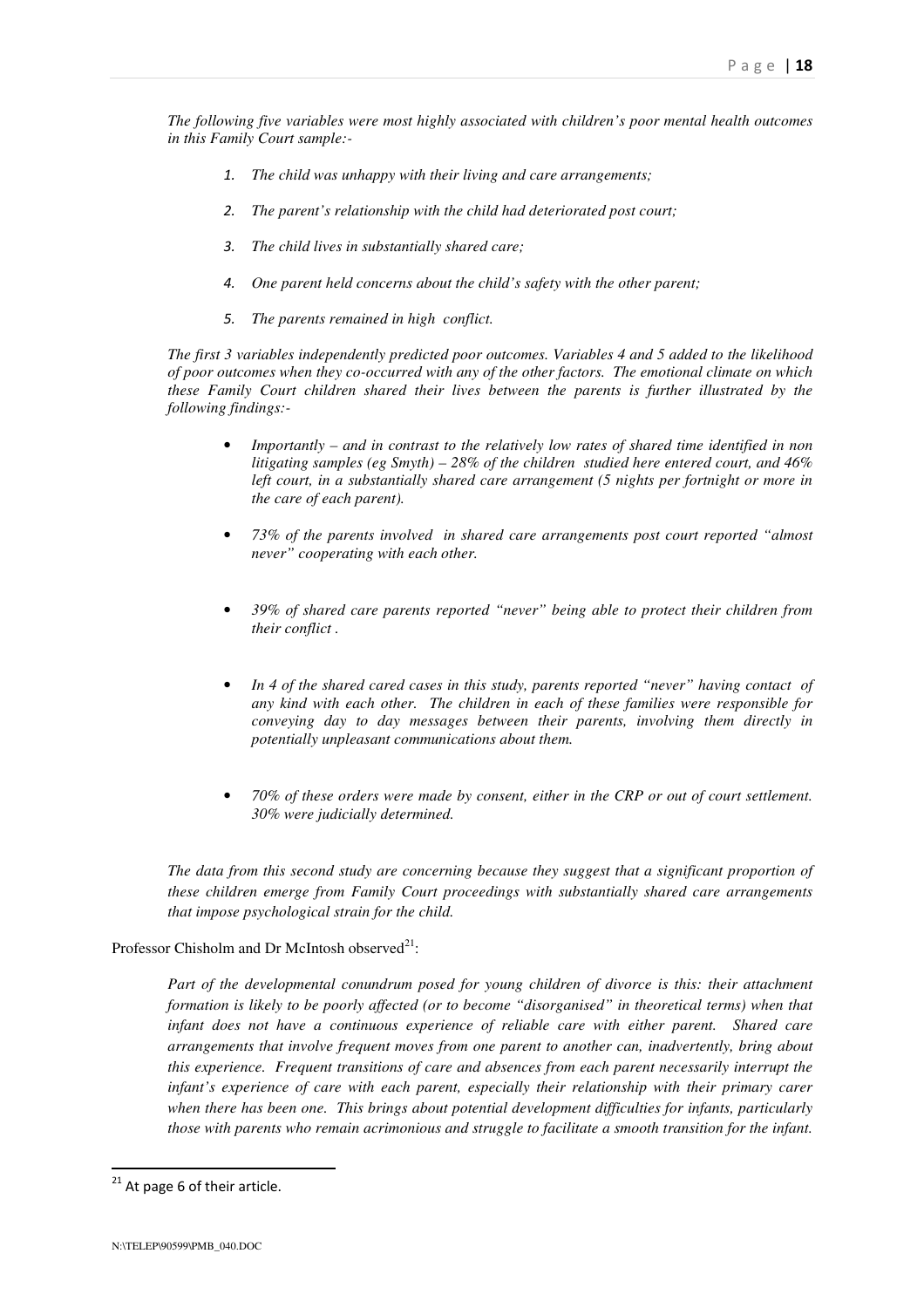*It is well documented that conflict between parents has an adverse impact on their ability to parent sensitively, and inter-parental conflict brings a higher likelihood of harsh styles discipline and diminished emotional responses, which are parenting behaviours associated ultimately with the child's emotional insecurity and social withdrawal.* 

The conclusions drawn from the studies "*Children beyond Dispute*" and the Family Court's study of the Child Responsive Program Pilot are clear that shared care arrangements in cases of inter-parental conflict places children at risk of emotional insecurity and social withdrawal, and places their development at risk. In addition, Professor Chisholm and Dr McIntosh warn to be cautious about recommendations of substantially shared care for children under the age of 4, apart from issues of high conflict, during which time children form their primary attachments, an important developmental phase of their life.

Turning to the guidelines for determining the child's best interest contained in s.60CC, Professor Chisholm and Dr McIntosh note<sup>22</sup> that s.60CC(1) requires a Court to consider the matters in subsections (2) and (3). Subsection (2) provides that "the primary considerations" are:

*(a) the benefit to the child of having a meaningful relationship with both of the child's parents; and* 

*(b) the need to protect the child from physical or psychological harm from being subjected to, or exposed to, abuse, neglect or family violence.* 

In addition they note subsection (3) makes provision for the "additional considerations" largely replicating the old section 68F(2) factors .

Having regard to the primary considerations, they questioned how the Court will determine whether a particular parent – child relationship is "meaningful"<sup>23</sup>, or the significance of the word "benefit" in paragraph (a) of s.60CC(2). In addition they questioned how much weight the Courts will give to "primary considerations" over "additional considerations". Professor Chisholm and Dr McIntosh note<sup>24</sup>:

*For advisors and legal practitioners, as well as for the decision makers, it is important to take into account what social science can tell us about what will benefit children, particularly what constitutes a developmentally meaningful relationship with their parents: s.60CC. The enhanced role of the family consultant in the new "less adversarial" process is a strong indicator that social science is seen as important. The new guidelines, although more prescriptive than the old, still focus on the child's best interest and the new concepts are consistent with the use of social science.* 

*...The data reported here suggest, however, that a group of children are liable to slip through the safety net of considerations designed to ensure that the children do in fact benefit from shared parenting. The finding sound a strong cautionary note about applying the new presumptions to cases characterised by ongoing high conflict between parents. We have shown how, in living between and within the climates of ongoing dispute and emotional preoccupation, the mental health "benefits" of substantially shared care accrued by children are questionable.* 

*By implication, then, the "safety net" of consideration through which we filter "the best interests" questions attached to the shared physical care needs to be more tightly woven. The task is to sensibly guide ourselves through the socio-legal and often highly emotive contexts that surround the issue, in that developmentally appropriate decisions can be made in each case.* 

*The research outlined here suggests that substantially shared care arrangements may entail risks for children's healthy emotional development in families that have the following specific factor, especially in combination:-* 

<sup>&</sup>lt;sup>22</sup> At page 9 of their article.

<sup>&</sup>lt;sup>23</sup> This has been considered by the Full Court in McCall & Clark [2009] FamCAFC 92.

<sup>&</sup>lt;sup>24</sup> At page 11 of their article.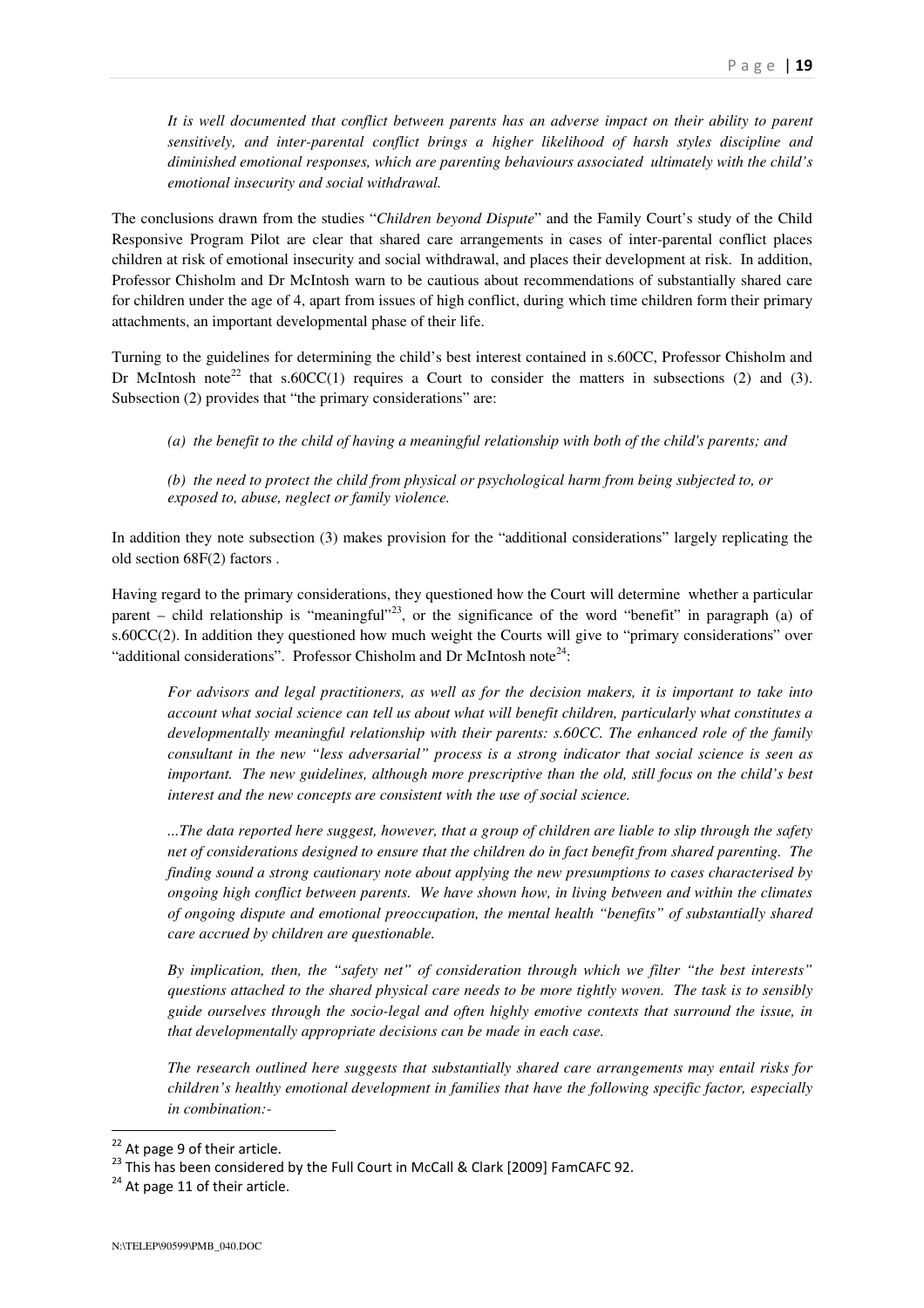## *Parent factors*

- *Low levels of maturity and insight;*
- *Parents poor capacity for emotional availability to the child;*
- *Ongoing, high level conflicts;*
- *Ongoing significant psychological acrimony between parents;*
- *Child is seen to be at risk in the care of one parent.*

## *Child factors*

- *Under 10 years of age;*
- *The child is not happy with a shared arrangement ;*
- *The child experiences a parent to be poorly available to them.*

# They later conclude<sup>25</sup>:

*When considering "the benefit to the child of meaningful relationship with both parents", considerable weight should be given to the need of the child for care and contact arrangements that protect them from parental dynamics otherwise likely to erode their developmental security. Here, the capacity of parents for "passive cooperation" and the containment of acrimony prove to be central benchmarks.* 

Given the developmental needs of children, and their emotional wellbeing in cases of high inter-parental conflict, do the primary and additional considerations contained in s.60CC provide for sufficient weight to be given to these factors? Does there need to be some tightening up of  $s.65DAA(1)$ :

- 1. When considering whether the child spending equal time with each of the parents would be in the best interest of the child – should it explicitly have regard to the age, the developmental needs of the children, and effect upon the children of inter-parental conflict?
- 2. When considering whether the child spending equal time with each of the parents is reasonably practicable – when considering reasonable practicability in subsection (5), should that subsection explicitly have regard to the age and developmental needs of the children, and the effect upon the children of inter parental conflict?

## **"How to Differentiate, Identify and Deal with Family Violence in Family Law Matters"**

The issue of family violence was examined by Dr Tom Altobelli, Federal Magistrate in his paper "*How to Differentiate, Identify and Deal with Family Violence in Family Law Matters*<sup>26</sup>. His paper examined the findings at a conference, in February 2007, known as the Wingspread Conference, and some of the research associated with it and its implications in family law. His paper draws upon a considerable body of social science research into family violence and its impact upon children.

It was noted that research undertaken at the Australian Institute of Family Studies found that over half the cases sampled in the Family Court of Australia and Federal Magistrates Court of Australia contained allegations of adult family violence and/or child abuse. He also noted the poor level of evidentiary material to either support or respond to allegations of family violence in Court proceedings. At page 2 of his paper he noted:-

*There was very little evidentiary material to support allegations, high non response rates to allegations, and generally low levels of detail in either the allegations or responses.....The report* 

l

 $^{25}$  At page 11 at page 11 of their article.

<sup>&</sup>lt;sup>26</sup> Presented by NSW Young Lawyers on 21 April 2010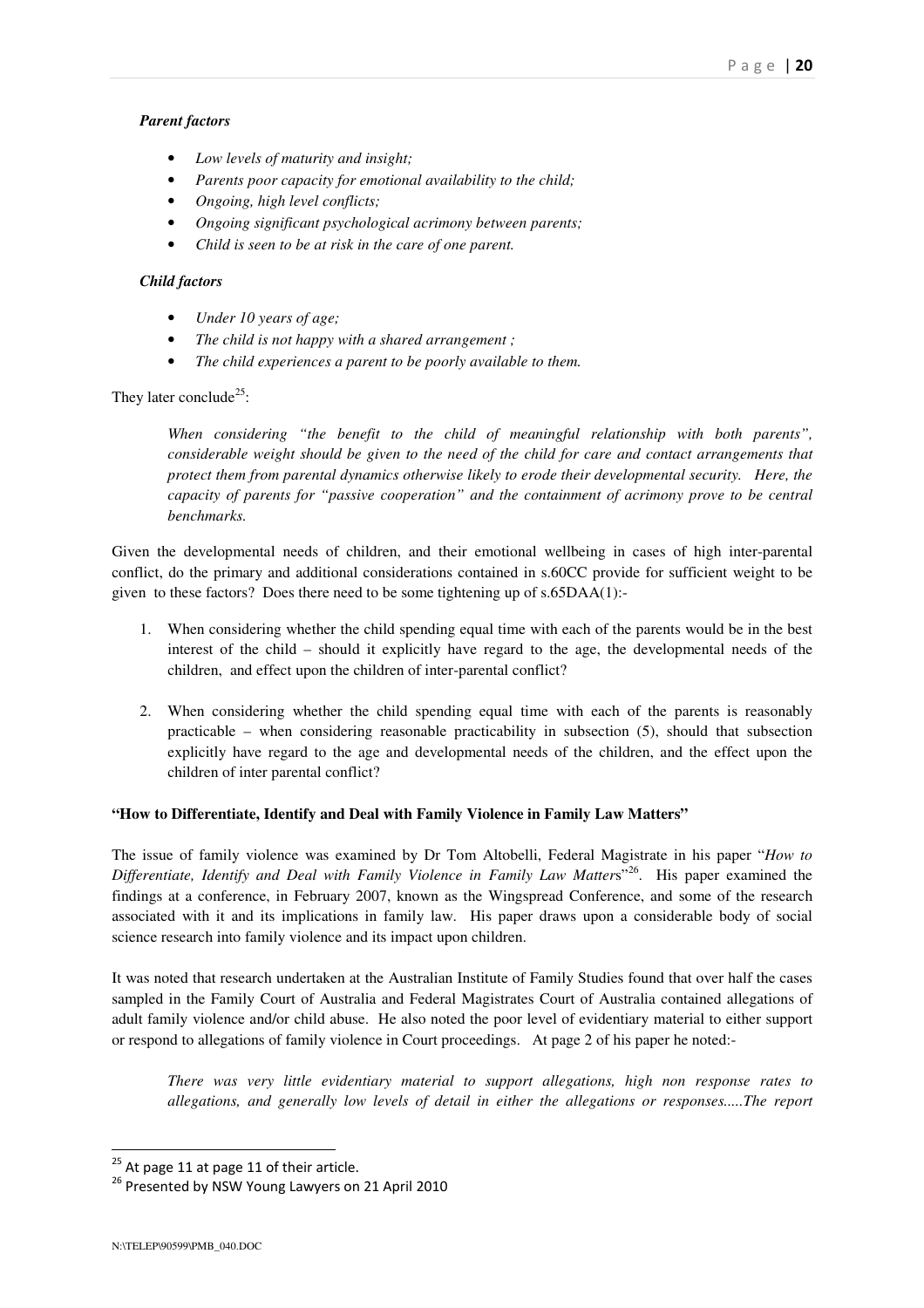*observes that the scarcity of supporting evidentiary material suggests that legal advice and legal decision making may often be taking place in context of widespread factual uncertainty.* 

The relevance of family law violence in determining parenting arrangements was discussed in an article by Jaffe, Johnston, Crooks and Bala, namely "*Custody Disputes Involving Allegations of Domestic Violence: Toward a Differentiated Approach to Parenting Plans*"<sup>27</sup>. Their main findings<sup>28</sup> are summarised as follows:-

- *Spousal abuse does not necessarily end with separation* in the majority of cases family violence diminishes upon separation but not always so, especially where the violence can be categorised as abusive controlling violence where there is a risk that the intensity and lethality of violence actually escalates.
- *In extreme cases, family violence after separation is lethal, especially in the case of the more abusive relationships.*
- *Perpetrators of family violence are more likely to be deficient if not abusive as parents*.
- *Individuals who have a pattern of abuse of their partners and those who commonly resolve conflicts using physical force are poor role models for their children.*
- *Abusive partners are likely to undermine the victims parenting role.*
- *Diminished parenting capacities among victims of family violence often occurs* preoccupation with the demands of their abuser, a conflict ridden marriage or a traumatic separation and the parents are physically and emotional exhausted, inconsistently available, overly dependent upon, or unable to protect their children from the abuser.
- *Victims behaviour under the stress of the abusive relationship and during the aftermath of a stressful separation should not inappropriately prejudice the residential or access decision.*
- *Victims abusive relationships may need time to re-establish their competence of parents and opportunity to learn how to nurture and appropriately protect themselves and their children*.

Dr Altobelli noted $29$ :-

*...All the factors referred to above explain the long and dark shadow that family violence potentially casts on post separation parenting arrangements...In serious cases children suffer from behavioural, cognitive and emotional problems including aggression, conduct disorder, delinquency, truancy, school failure, anger, depression, anxiety, low self esteem, poor social skills, peer rejection, problem with authority figures and parents, and the inability to empathise with others.* 

*But what is especially important to note is that the Ver Steegh, Jaffee and Johnston, and Kelly and Johnson all assert the central importance of differentiating among families experiencing family violence.....it is not necessarily the case that all the factors catalogued and discussed above will arise in all or even some of the cases. It all depends on the type of family violence and the family context itself.* 

 $27$  (2008) 46 Family Court Review 500

 $^{28}$  Jaffe Johnston et al at pages 501-504

 $29$  At page 10 of his paper.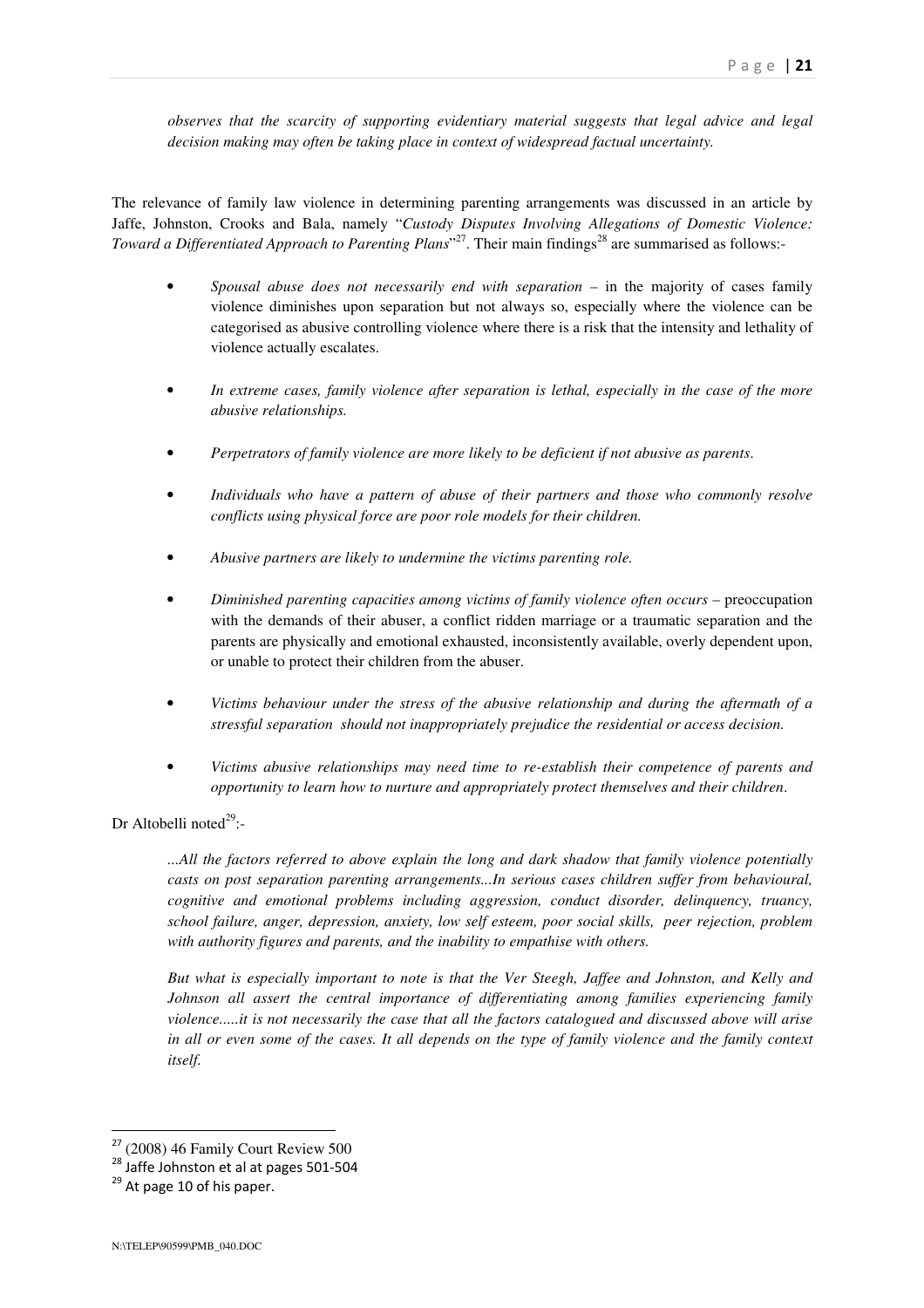Dr Altobelli noted that the Wingspread Conference identified 5 central sets of issues which were discussed and reported on:

- *1.* Differentiation among families experiencing family violence.
- *2.* Screening and triage;
- *3.* Participation by families in processes and services;
- *4.* Appropriate outcome for children;
- *5.* Family court roles and resources

On the topic of differentiation among families experiencing family violence, the warning was that family violence should not be approached in the same manner in every case. One of the problems with dealing with family violence in the family law jurisdictions is that allegations and denials are frequent and the evidence in support inconsistent. It is often identified by evidence of physical violence, whereas family violence exists in many different forms. For the decision makers, putting the evidence of family violence into context is critical as the failure to do so undermines the quality of the decision making. The consequences might include endangering victims in children and impeding post separation parenting relationships.<sup>30</sup>

Dr Altobelli noted $31$  that the Wingspread Conference identified four types of family violence as follows:-

- Coercive controlling violence;
- Violent resistance
- Situational couple violence
- Separation instigated violence

## **Coercive Controlling Violence**

Coercive controlling violence is an ongoing pattern of the use of threat, force, emotional abuse, and other coercive means to dominate one partner and induce fear, submission and compliance in the other. $32$ 

Although coercive controlling violence may not necessarily involve physical violence, the psychological impact may lead to deficiency in the parenting on the part of the victim. The presentation of coercive controlling violence will not be easy for the practitioner as it will not involve clearly identifiable incidents, but rather the accumulative effect of ongoing, and often subtle behaviours. The existence of and the effect of coercive controlling violence ought to be identified and assessed by an appropriate expert in family law proceedings.

#### **Violent Resistance**

This occurs when the party uses violence to defend themselves in response to abuse from a partner. The risk for the person engaging in violent resistance is that if it is in response to coercive controlling violence then it may lead to more serious injury for the person resisting.

#### **Situational Couple Violence**

This is often referred to as conflict instigated violence and is the most common type of physical violence in the general population. It arises out of situations or arguments between partners . However the violence and the emotional abuse is not accompanied by a pattern of controlling and intimating or stalking behaviours.

## **Separation Instigated Violence**

This occurs where there is no prior history of violence and the acts of violence are unexpected and uncharacteristic. It is often an isolated act in reaction to stress during separation.

<sup>&</sup>lt;sup>30</sup> Summarising Dr Altobelli's views at page 13 of his paper.

<sup>&</sup>lt;sup>31</sup> At page 14 of his paper

<sup>&</sup>lt;sup>32</sup> Noted by Dr Altobelli at page 14 of his paper.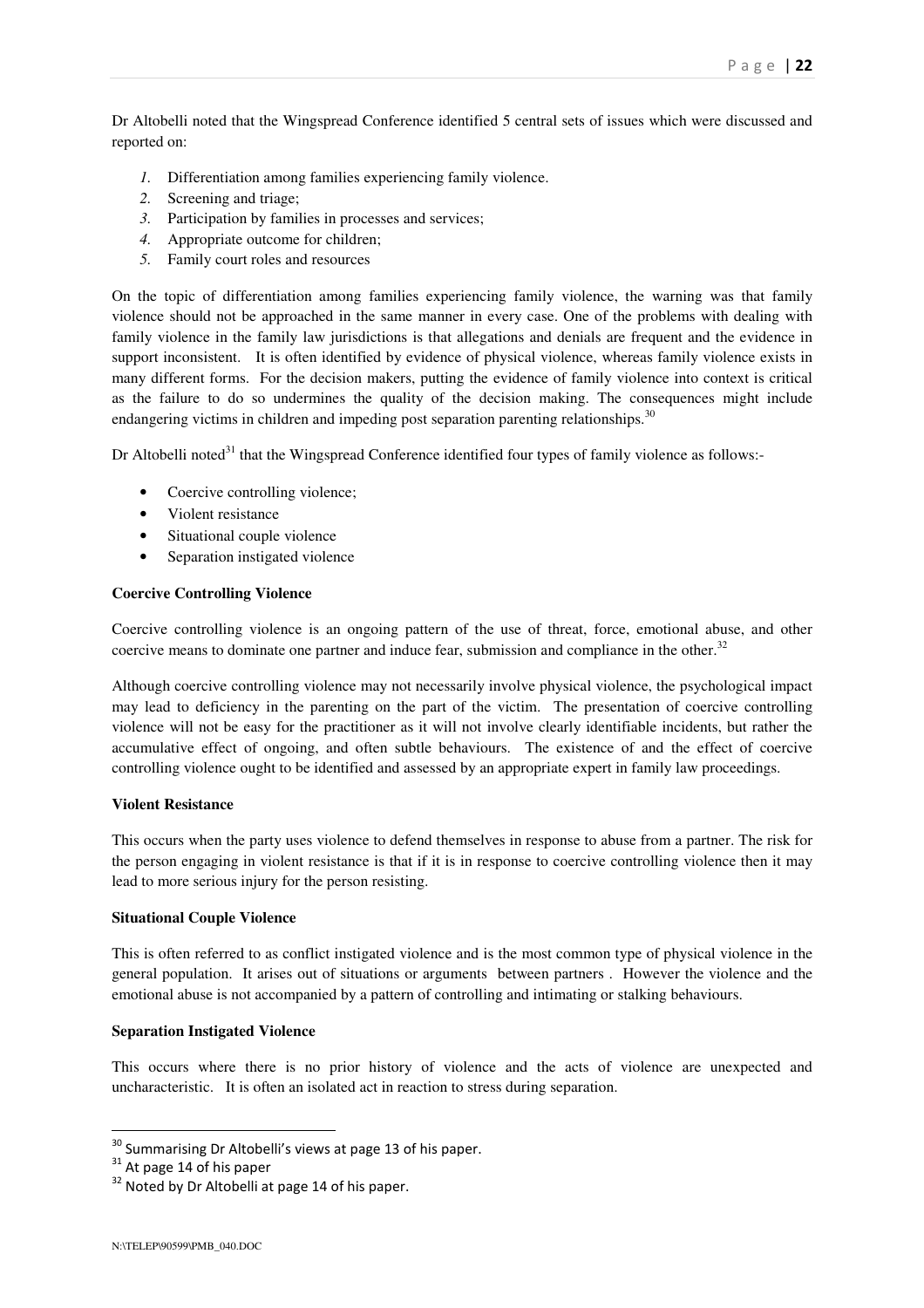It is necessary to differentiate between the different types of violence as inaccurate differentiation may result in either the endangering of victims and their children or unnecessarily restricting parental contact with children. Therefore the need to differentiate between the different forms of violence is essential to enable judicial officers to determine parenting arrangements which are child focused and protect victims and their children.<sup>33</sup>

Who identifies the existence of and type of family violence? How is it identified? Lawyers, mediators, child consultants working at Family Relationship Centres or with Family Dispute Resolution Practitioners, and court appointed experts all have a role in identifying and differentiating various forms of violence in parenting cases. How it is identified is not an easy task for a number of reasons, including that violence may involve subtle acts over a long period of time having serious consequences. Some parties may not wish to disclose family violence for various reasons including shame, cultural reasons, or mistaken belief that it is normal behaviour. Another difficulty is that often perpetrators may deny the existence of or responsibility for family violence, or seek to minimise the allegations or their consequences.

Dr Altobelli examined<sup>34</sup> whether the *Family Law Act* differentiates family violence.

The definition of "family violence" is contained in s.4(1) of the *Family Law Act* as follows:-

*"family violence" means conduct, whether actual or threatened, by a person towards, or towards the property of, a member of the person's family that causes that or any other member of the person's family reasonably to fear for, or reasonably to be apprehensive about, his or her personal wellbeing or safety.* 

*Note: A person reasonably fears for, or reasonably is apprehensive about, his or her personal wellbeing or safety in particular circumstances if a reasonable person in those circumstances would fear for, or be apprehensive about, his or her personal wellbeing or safety.* 

The definition of family violence does not take into account issues such as potency, pattern and primary perpetrator. Dr Altobelli expressed the view<sup>35</sup> that the *Family Law Act* does not differentiate family violence. The use of the expression in s.60CC(3)(j) & (k), s.60CF, s.60I, s.60J, s.60K referring to family violence is as having clearly stated consequences.

The presumption of equal shared parental responsibility in s.61DA does not apply in circumstances as set out in subsection 2 as follows:-

*(2) The presumption does not apply if there are reasonable grounds to believe that a parent of the child (or a person who lives with a parent of the child) has engaged in:* 

 *(a) abuse of the child or another child who, at the time, was a member of the parent's family (or that other person's family); or* 

#### *(b) family violence.*

So there is potential that a Court may not apply a presumption of equal shared parental responsibility, for instance, where situational couple violence has occurred involving isolated incidents. The consequence may be that where the presumption of equal shared parental responsibility does not apply, then the legislative pathway in s.65DAA will not apply where it may be appropriate to do so. Conversely where coercive controlling violence has occurred throughout the relationship and has been identified , but not its potency, then when applying the definition of family violence there is a risk that a conclusion may be drawn then it does not constitute family violence and the presumption of equal shared parental responsibility may inappropriately be applied. If the definition of family violence took into account the type of family violence, and s.60CC required

<sup>&</sup>lt;sup>33</sup> Summarising Dr Altobelli at page 19 of his paper.

<sup>&</sup>lt;sup>34</sup> At pages 42 to 44 of his paper

 $35$  At page 43 of his paper.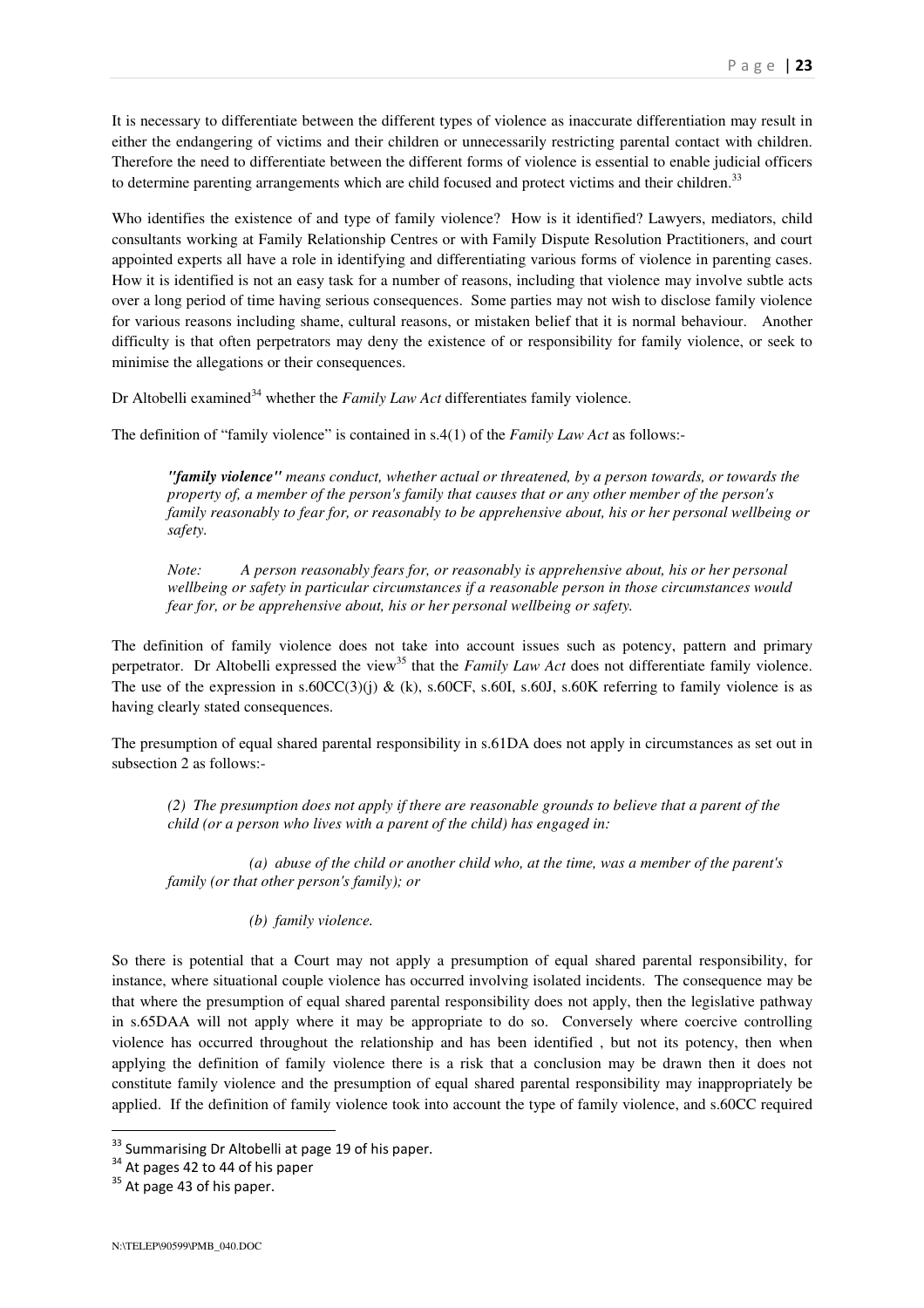an examination of the potency and impact of the family violence, then it may provide better guidance to the Court when making a determination of the best interests of the child.

## **"An Evaluation of the 2006 Family Law Reforms: Summary Report"**

In December 2009 the Australian Institute of Family Studies released a report entitled "*An Evaluation of the 2006 Family Law Reforms: Summary Report*".

Although the Report posed 11 key evaluation questions, for the purpose of this paper the following are of assistance:-

#### **Question 4**

To what extent does FDR assist parents to manage disputes over parenting arrangements?

## **Question 5**

How are parents exercising parental responsibility, including complying with obligations of financial support?

#### **Question 6**

What arrangements are being made for children and separated families to spend time with each parent? Is there any evidence of change in this regard?

#### **Question 8**

To what extent are issues relating to family violence and child abuse taken into account in making arrangements regarding parenting responsibility and care time?

## **Question 9**

To what extent are children's needs and interests being taken into account when these parenting arrangements are being made?

## **Question 10**

How are the reforms introduced by the SPR Act 2006 working in practice?

## **Question 11**

Have the reforms had any unintended consequences – positive or negative?

The evaluation drew upon data and studies from a wide variety of sources including parents, grandparents, family relationship service professionals, professionals from the legal and court sector, court data and government program data.

Some of the evaluation findings include the following:-

- 1. Although the family law system deals with parties covering the entire cross section of society, separated parents have on average a low level of education and are more likely to have a preschool aged child when they separate than parents who stay together  $36$ .
- 2. About two thirds of separated mothers and just over a half of separated fathers indicated that their child's other parent had emotionally abused them before or during the separation. One in four mothers and one in six fathers said that the other parent had hurt them physically prior to separation, and among those who

<sup>&</sup>lt;sup>36</sup> Report at page 6.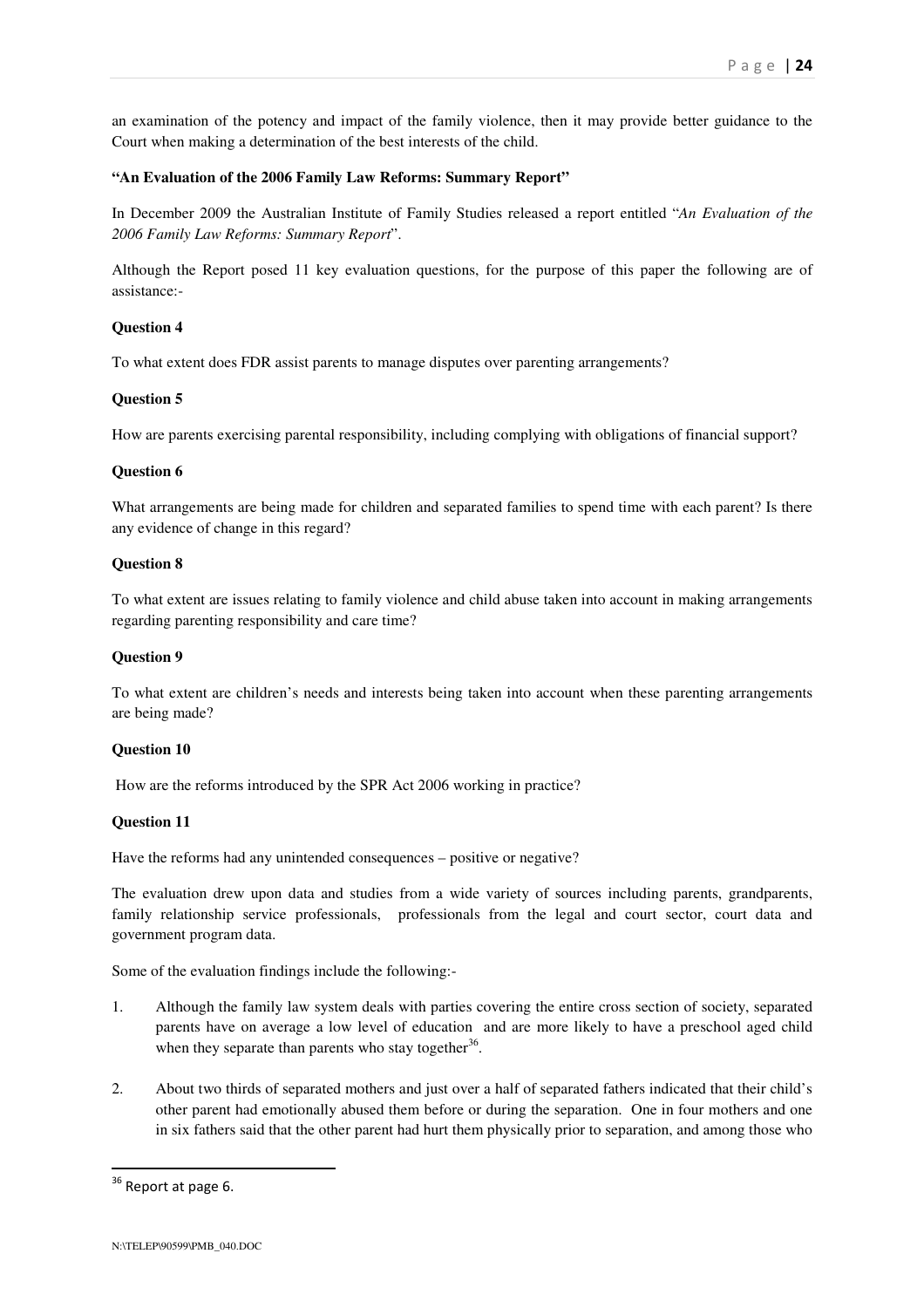reported such experiences, most indicated that their children had seen or heard some of the abuse or violence.<sup>37</sup>

- 3. Half of the mothers and around one third of the fathers said that mental health problems and/or misuse of alcohol, other drugs or other addictions, were issues in their family before separation.<sup>38</sup>
- 4. About two thirds of parents who separated after the 2006 changes used family relationship services after separating. Services are predominantly being used by parents who had significant relationship issues, such as family violence, mental health problems or drug and alcohol misuse issues than separated parents who did not use the services. Family Dispute Resolution Services also mainly deal with cases involving high levels of complexity and high levels of conflict. A significant minority of cases referred to FDR involved serious family violence or the risk of abuse to the child and were assessed by the service providers to be inappropriate for FDR. Of the issues examined, clients of relationship centres and Family Dispute Resolution mostly provided positive assessments of their service's provision of assistance in negotiating with the other parent post separation. Conversely these clients were less inclined to rate positively the ability of these services to provide them with the help they needed. Service professionals rated the capacity of their organisation to deliver relevant services as being generally high and they were overall confident about their capacity to work with different family types. However, language and cultural issues were perceived to be a problem by a considerable number of staff. On balance the evidence is of fewer post separation disputes being responded to primarily via the use of legal services and more being responded to primarily via the use of Family Relationship Services.<sup>39</sup>
- 5. In the evaluation, the term "shared cared time" is used to refer to the situation in which a child spends 35% to 65% of nights with each parent and "equal care time" as the situation in which a child spends 48% to 52% of nights with each parent. 81% of parents with a child under 18 years old agreed to a continuing involvement of each parent following separation as beneficial for the children. This compared to 77% in 2006. Most parents in the 2009 survey believed that spending approximately half time with each parent can be appropriate, even for children under 3 years of age. The proportion of children with separated parents experiencing shared care time arrangements increased after the 2006 amendments were introduced. However the increasing prevalence of shared care time arrangements began well before the reforms were introduced and appears to be a part of an international trend. The overall incidence of shared care time has increased, however such an arrangement is experienced by only a minority of children. Such arrangements were experienced by:
	- 8% of children under 3 years old;
	- 20% of children aged 3 to 4 years;
	- 26% of children aged 5 to 11 years;
	- 20% of children aged 12 to 14 years;
	- 11% of children aged 15 to 17 years.

 Most children spent most or all nights with their mother, with one third spending all nights with their mother. Of the children who never stayed overnight with their father, two thirds saw their father during the day and the other third did not see him at all. $40$ 

**6.** Fathers who never saw their child were less likely than those with day time only care to live within 20km or a 30 minute drive from the child's mother. These fathers were also more likely than those with day time only care to have re-partnered.

l

<sup>&</sup>lt;sup>37</sup> Report at page 6

<sup>&</sup>lt;sup>38</sup> Report at page 6

<sup>&</sup>lt;sup>39</sup> Report at page 7

<sup>40</sup> Report at pages 9 & 10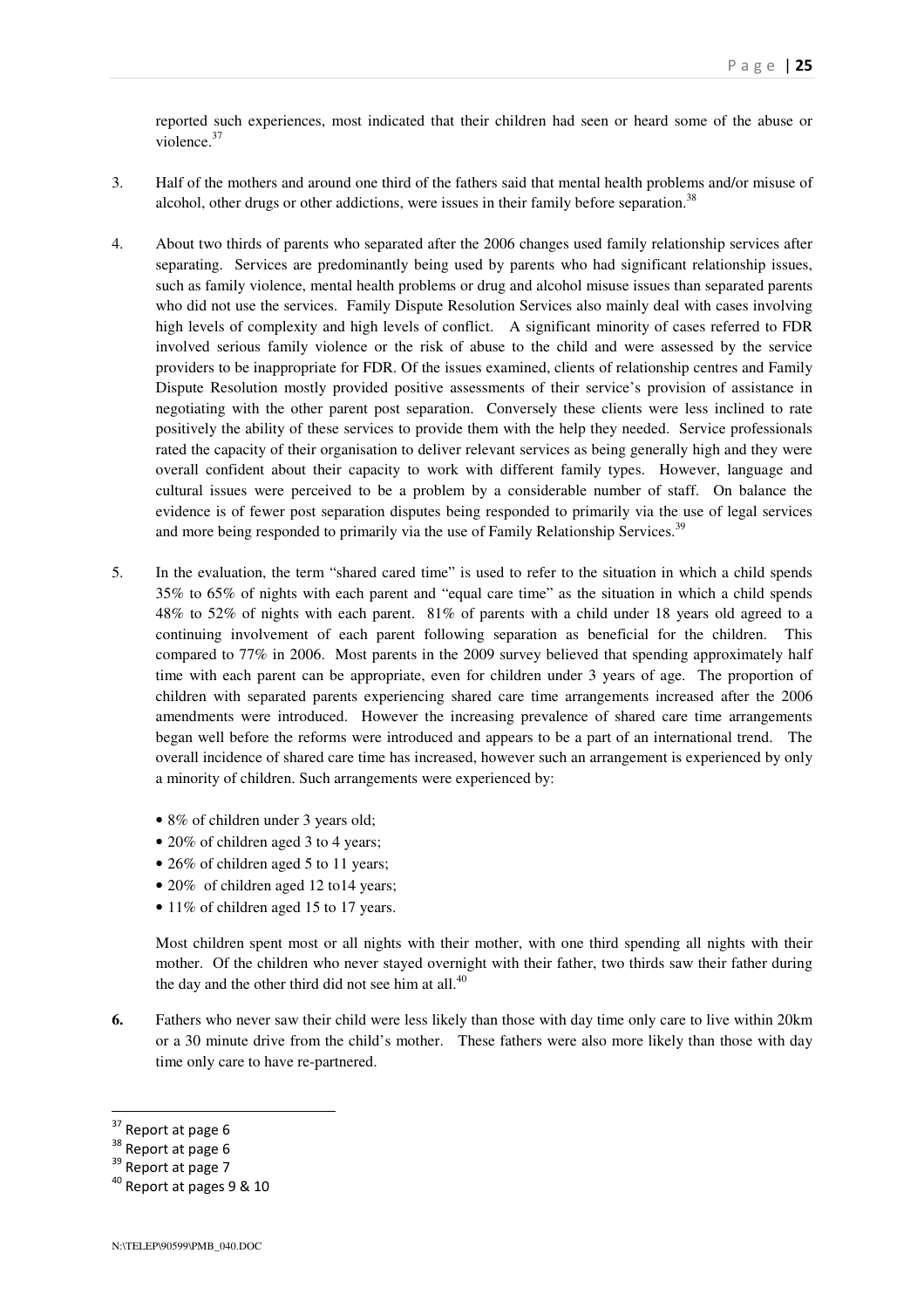Parents whose child never saw his or her father were less likely than those whose child experienced day time only care with the father to indicate that parenting arrangements had been sorted out, and where arrangements had been sorted out, those whose child never saw the father were less likely to indicate that this had been achieved mainly through the discussions with the other parent.

Parents whose child never saw the father reported less frequent communication with the other parent, were more likely to describe the inter-parental relationship as highly conflictual or fearful, and were less likely to view it as friendly or cooperative. Both the fathers and mothers in these families were more likely than those in families in which the child saw the father during the day time only, to report that they had been physically hurt by the other person.

Concerns about their personal safety or the safety of their child relating to contact issues were more likely to be expressed by mothers and fathers whose child never saw the father, than by those whose child saw the father during the day time only. Parents (especially mothers) of children who never saw their father, were also more likely than parents of children who saw the father during the day time only to indicate that before separation there had been mental health problems, concerns about the misuse of alcohol and other drugs and concerns about addictions such as gambling.<sup>41</sup>

- 7. Decision making practices reported by parents was varied considerably. Legal orders concerning parental responsibility demonstrate a strong trend, predating the reforms, for legal decision making power to be allocated to both parents. There is no evidence of significant changes to the extent to which orders for shared parental responsibility are made. Orders made by judicial determination are more likely to allocate the decision making power to one or other parent than those made by consent. Cases in which the decision making power have been removed from one parent commonly included concerns about family violence and child abuse.<sup>42</sup>
- 8. The principle that parents should share responsibility for their children after separation had strong support from parents, family relationships service professionals and family law system professionals. However many of the professionals involved in relationship services and the legal system believed that problems arise from the way in which the concept of shared parental responsibility is expressed in the legislation.

The presumption of equal shared parental responsibility is not applicable where there "are reasonable grounds to believe" there has been family violence or child abuse. In addition the courts have the discretion not to apply the presumption in interim proceedings $43$  and it is rebuttable where evidence is used to show its application would not be in a child's best interest.<sup>44</sup> However the paramount issue remains the best interests of the child a judge has a discretion to make orders they determine would be in the best interests of the child after considering the facts of the case.

Anecdotally many professionals in the family law system believe that many parents, in particular fathers, believe the 2006 amendments created an entitlement to equal care which has led to an increased difficulty in working with parents to achieve child focused arrangements.<sup>45</sup>

Many in the legal system indicated that the equal time entitlement attitude amongst some fathers is difficult to shift and that many thought that negotiations and litigation over parenting arrangements had become more focused on parent's rights rather than children's needs. Lawyers believe that post reform

 $41$  Report at page 10.

<sup>&</sup>lt;sup>42</sup> Report at page 11.

<sup>43</sup> Per s.61DA(3)

<sup>44</sup> Per s.61DA(4)

<sup>&</sup>lt;sup>45</sup> Report at page 12.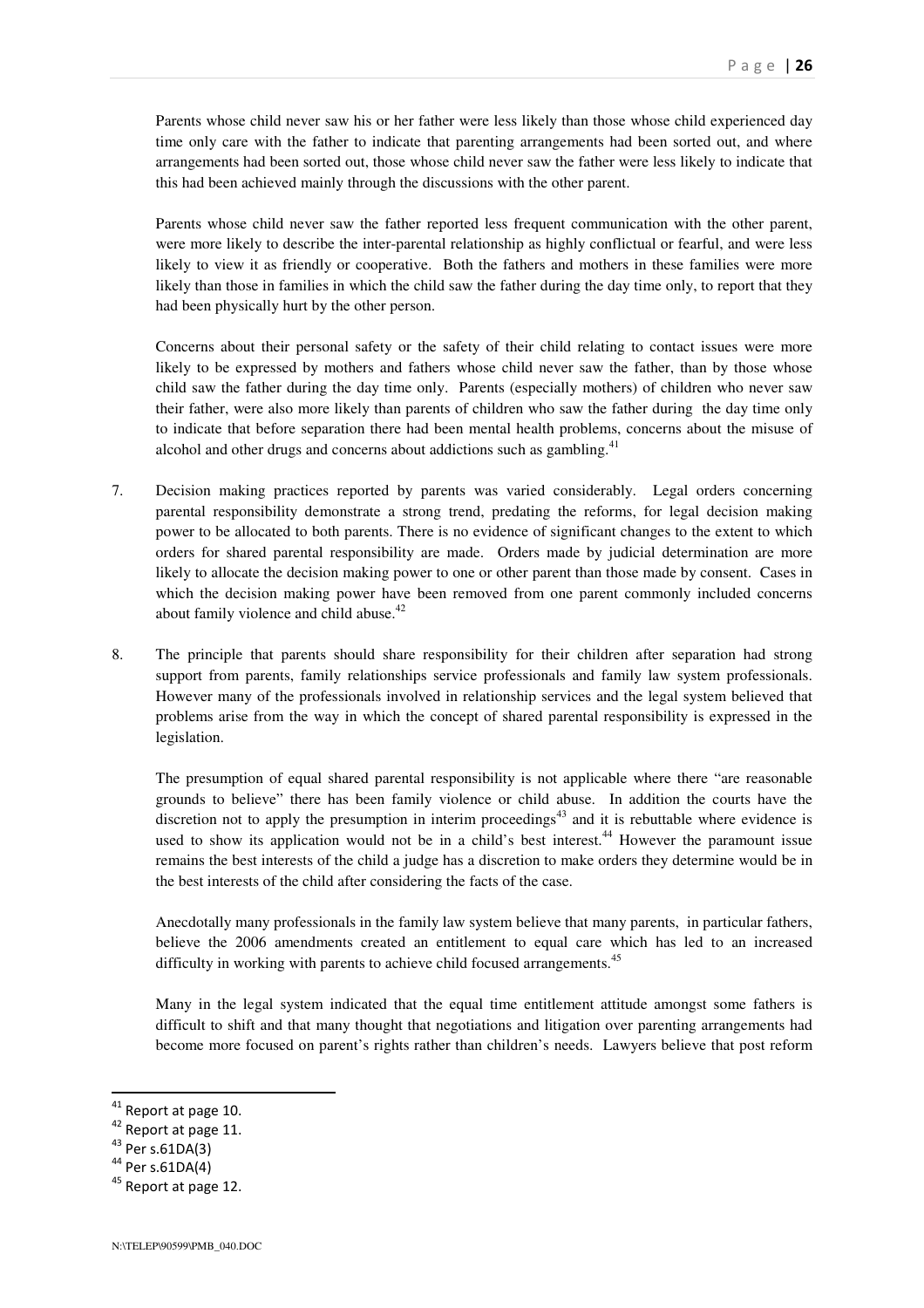more children are in more shared care time arrangements in circumstances of high conflict than before the reforms.<sup>46</sup>

9. There is strong evidence that the quality of the children's relationships with their parents is important to child outcomes. Exposure to inter-parental relationships characterised by high levels of acrimonious conflict, by fear, safety concerns, or physical harm, clearly jeopardised children's wellbeing. However, while the development and maintenance of a close relationship requires spending time together, the existing literature suggests that "more time" does not necessarily equate with better outcomes for children.

Concerns have been raised as to whether shared care time arrangements exacerbate any negative impacts of parental separation on children's wellbeing if their parents are locked in a high level of conflict or have a history of violence. Concerns have also been raised about whether substantial (shared) cared time arrangements are detrimental to the developmental needs of very young children.<sup>47</sup>

- 10. Some Federal Magistrates were perceived to be more inclined to adopt a literal interpretation of the 2006 amendments meaning that some outcomes may not have sufficiently taken into account the needs of children, particularly those in the younger age group. There is also concern that time pressures inhibited the effect of scrutiny of allegations of family violence and child abuse.<sup>48</sup>
- 11. The amendments to Part VII of the *Family Law Act* are seen to have produced a legislative pathway that is complex and convoluted and not easily understandable by parents and some system professionals. Some judges indicated that judgments are taking longer to write because of an increased number of provisions to consider. Lawyers said advice giving is more difficult and time consuming with parents finding it more difficult to comprehend and cases longer to prepare. The legislative pathway that must be followed in making decisions requires judicial officers to apply numerous provisions, including s.60CC(2), s.60CC(3), s.60DA, s.65DAA, to the facts and this complexity is considered by many professionals to obscure the primacy of the "best interests"<sup>49</sup> principle, particularly in arrangements by negotiation.

The application of the presumption in interim hearings on the basis of little evidence is also seen as problematic. A key post reform judgment, which outlines an eleven step process to be followed in applying the legislation<sup>50</sup> even on an interim basis, underlines a complexity in applying the legislation<sup>51</sup>.

The conclusions reached in relation to the key evaluation questions examined are set out below:-

#### **Question 4** - **To what extent does FDR assist parents to manage disputes over parenting arrangements.**

The use of Family Dispute Resolution Post Reform was broadly meeting the objective of requiring parents to attempt to resolve their disputes with the help of non court resolution processes and services $^{52}$ .

**Question 5 - How are parents exercising parental responsibility, including complying with obligations of financial support**.

<sup>&</sup>lt;sup>46</sup> Report at page 13.

<sup>&</sup>lt;sup>47</sup> Report at page 15.

<sup>&</sup>lt;sup>48</sup> Report at page 18.

<sup>49</sup> S.60CA

<sup>50</sup> Goode & Goode (2006) FAM CA 1346

<sup>51</sup> Report at page 20.

<sup>52</sup> Report page 21.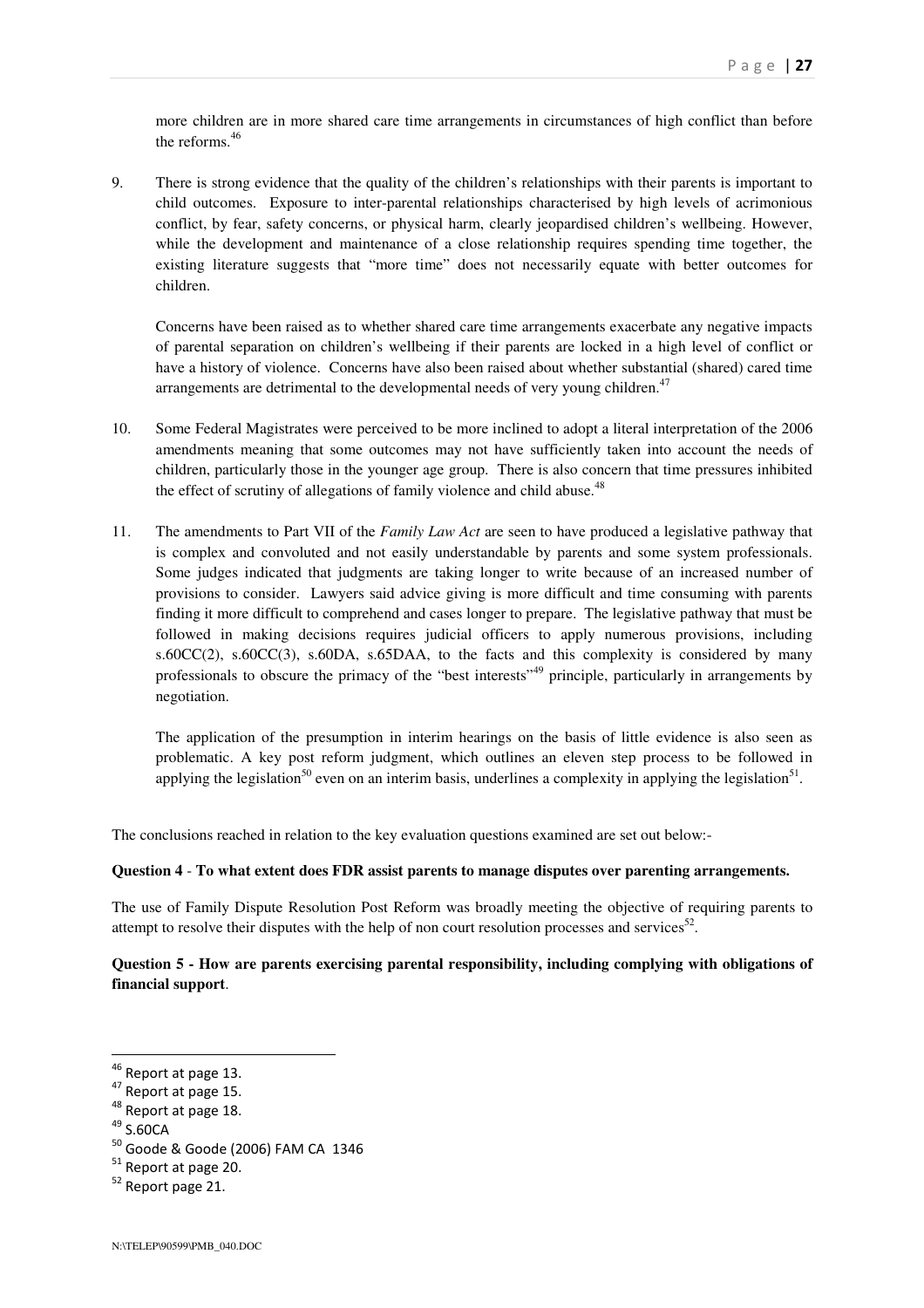Shared care decision making was most likely to occur where there is shared care time. Shared decision making was much less common among parents who reported a history of family violence or ongoing concerns for the safety of their children.

Legal orders concerning parental responsibility demonstrated a strong trend predating reforms, for decision making power to be allocated to both parents<sup>53</sup>.

# **Question 6 - What arrangements are being made for children in separated families to spend time with each parent? Is there any evidence of change in this regard?**

Although only a minority of children had shared care time, the proportion of children with these arrangements has increased. This is part of a longer term trend in Australia and internationally. Generally, shared care time did not appear to have a negative impact on the wellbeing of the children. Irrespective of care time arrangements, parents who expressed safety concerns describe their children's wellbeing favourably than those who did not hold such concerns. However, mothers reported the negative impact of safety concerns on children's wellbeing is exacerbated where they experience shared care time arrangements $54$ .

# **Question 8 - To what extent are issues relating to family violence and child abuse taken into account in making arrangements regarding shared parental responsibility and cared time.**

For a substantial proportion of separated parents, issues concerning violence, safety concerns, mental health and alcohol and drugs misuse are relevant. The evaluation provides evidence the family law system has some way to go in being able to respond effectively to these issues.

Families where violence had occurred were no less likely to have shared care time arrangements than those where violence had not occurred.

Parents who reported safety concerns tended to provide less favourable evaluations of their child's wellbeing compared with other parents.

There was evidence that encouraging the use of non legal solutions, and the expectation that most parents will attempt FDR, has meant that FDR is occurring in some cases where there are very significant concerns about violence and safety.

The majority of lawyers and a large proportion of family relationship service professionals expressed the view the system had some scope for improvement in achieving an effective response to family violence and child abuse.

The link between safety concerns and poorer child wellbeing outcomes, especially where there was a shared care time arrangements, underlines the need to make changes to practice models in the family relationship services and legal sectors<sup>55</sup>.

# **Question 9 - To what extent are children's needs and interests been taken into account when parenting arrangements are being made?**

There is evidence that parents using relationships services available is resulting in arrangements that are more focused on the needs of the children than in the past. However, in a proportion of cases this is not occurring as well as it could<sup>56</sup>.

**Question 10 - How are the reforms introduced by the STR Act 2006 working in practice?** 

l

<sup>&</sup>lt;sup>53</sup> Report page 21.

<sup>&</sup>lt;sup>54</sup> Report page 22.

 $55$  Report pages 22 – 23.

<sup>&</sup>lt;sup>56</sup> Report page 23.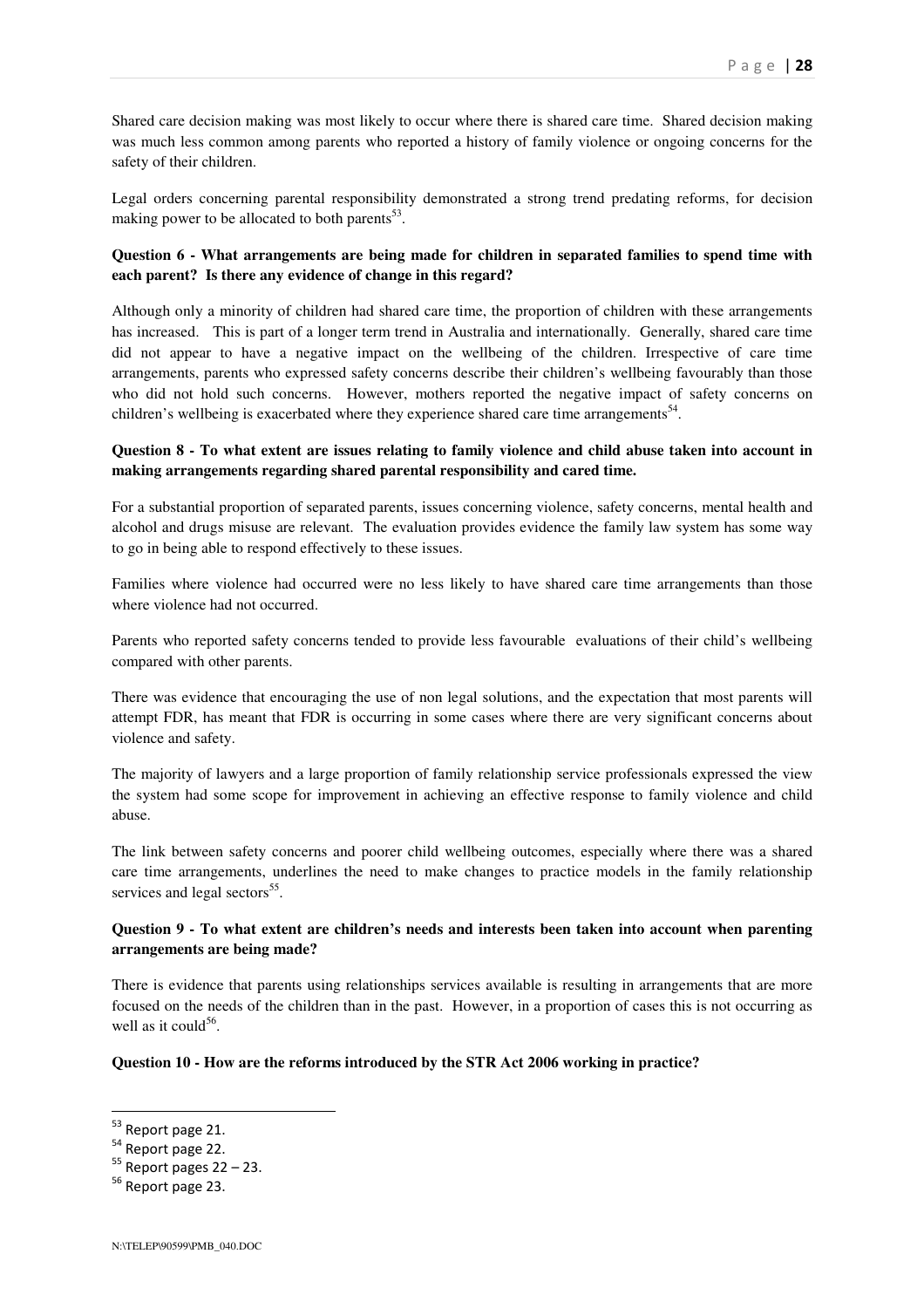The philosophy of shared parental responsibility is overwhelmingly supported by parents, legal system professionals and service professionals. However, many parents do not understand the distinction between shared parental responsibility and shared care time or the rebuttable presumption of shared parental responsibility. The misunderstanding is due, in part, to the way in which the link between equal shared parental responsibility and care time is expressed in the legislation. Legal professionals indicated that in their view legislative changes promoted a focus on parent's rights rather than children's needs.

However the changes have also encouraged more creativity in making arrangements, either by negotiation, or litigation, that involves fathers in their children's everyday routines.

There was concern in the legal profession about the inconsistent legal and procedural approaches between the Family Court and Federal Magistrates Court, and concerns about whether the right cases are being heard in the appropriate forum. The more child focussed process available in the Family Court is only applied to a small proportion of cases, with the majority of such cases being heard in the Federal Magistrates Court under its more traditional adversarial procedures<sup>57</sup>.

#### **Question 11 - Have the reforms had any unintended consequences – positive or negative?**

 The majority of parents in shared care time arrangements reported reforms work well for them and for their children. However, up to a fifth of separating parents had safety concerns that were linked to parenting arrangements, and shared care time in cases where there are safety concerns correlate with poorer outcomes for children.

The majority of parents who participated in FDR reported it worked well.

The evaluation indicates a majority of parents are able to sort out their post-separation arrangements quickly and expeditiously; however there is also a proportion whose port-separation arrangements appear to be informed by a "bargaining" rather than "agreeing" dynamic<sup>58</sup>.

## **Part 5 – Conclusions**

*Goode & Goode*<sup>59</sup> set out the pathway that must be followed in relation to all decisions in children's matters after the 2006 reforms. This involves an eleven step process which the AIFS report criticised as being complex and convoluted. The High Court decision of *MRR vs GR*<sup>60</sup> clarifies how s.65DAA(1) is to be applied before the Court may give consideration to making an order for a child to spend equal time with each of the parents. *McCall & Clark*<sup>61</sup> provided an interpretation of the benefit to the child of having a "meaningful relationship" with a parent as a primary consideration, where after weighing the evidence if it is determined to be in a child's best interests, framing orders which would ensure a child has a meaningful relationship with both parents.

The weight of the social science research indicates that following cases are not candidates for equal time arrangements:-

- 1. High levels of inter-parental conflict;
- 2. Very young children forming their primary attachments;
- 3. Cases involving some types of family violence.

Whilst the majority consensus is that children benefit from both parents having a greater involvement in the parenting of their children, and spending more time with them, the evidence points to an international trend towards the sharing of time between parents as having occurred prior to the 2006 reforms.

<sup>&</sup>lt;sup>57</sup> Report page 24.

 $58$  Report pages 24 – 25.

<sup>59</sup> (2006) FLC 93-286

 $60$  [2010] HCA 4

<sup>61</sup> [2009] FamCAFC 92.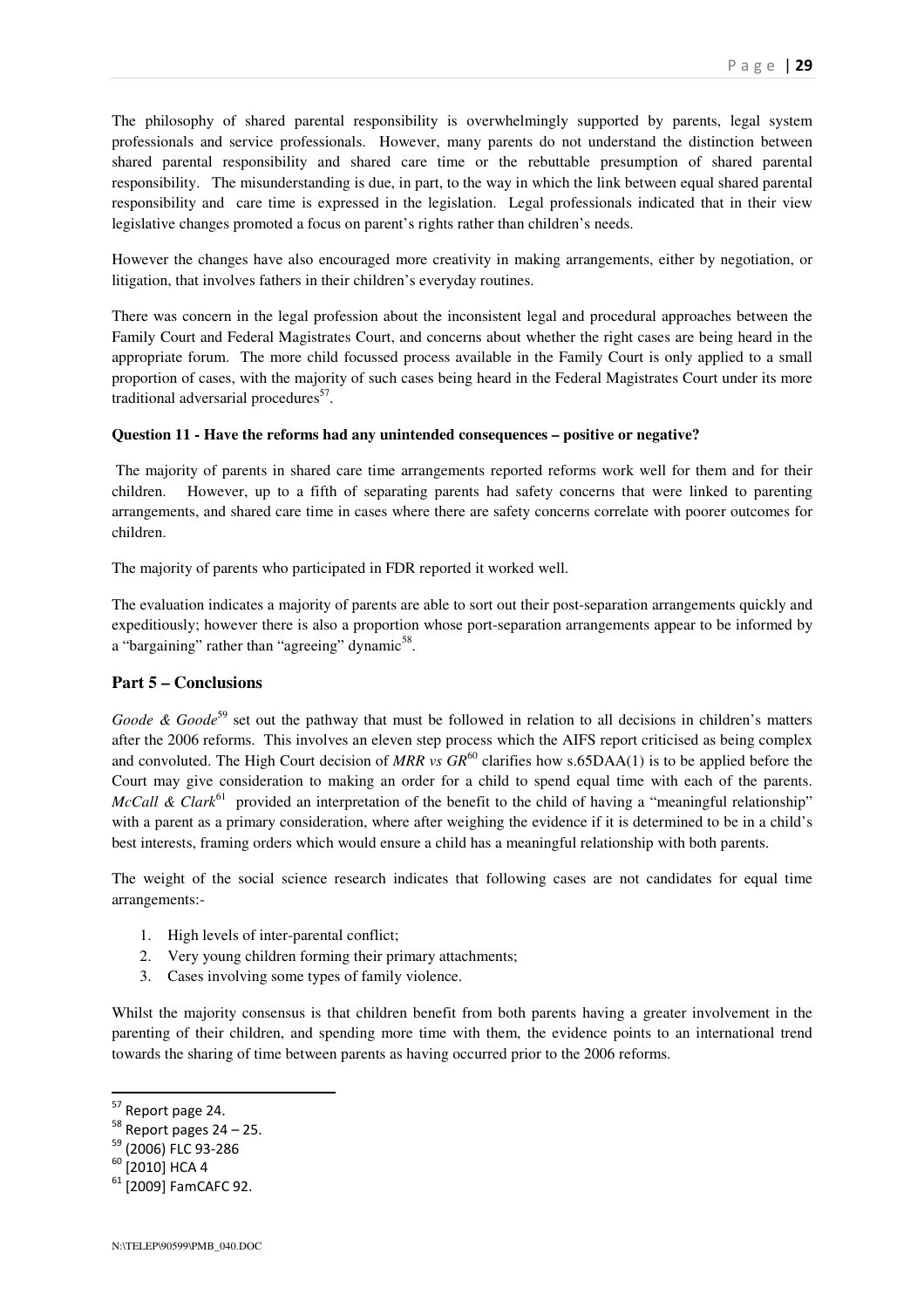Given the factors necessary to be in existence before an equal time arrangement is likely to benefit a child, the social science research seems to indicate that the cases where such arrangements would have been implemented will be those of the parents own choosing not requiring a judicial intervention. Generally the parenting cases which require a final judicial determination, where the parties have been unable to reach their own agreement, will be the more difficult complex cases involving factors such as conflict, violence and abuse which would preclude them from being candidates for an equal time arrangement. It is curious then if the presumption of equal shared parental responsibility is applied, under s.61DA, that the next step requires a Court to consider making an order that the child spend equal time with the parents, unless it is contrary to the child's best interests as a result of the considerations of the factors in s.60CC, or impracticable. If the Court is given adequate evidence of continuing inter parental conflict, family violence or abuse then the court should not be making a consideration of equal time arrangements. Yet those are the types of cases likely to end up before a Court for a final judicial determination.

The potential danger is for cases to slip through where there is ongoing parental conflict, abuse or family violence, or young children forming their primary attachments, which would otherwise preclude them from being candidates for an equal time arrangement, and for various reasons the Court not being presented with adequate evidence of these factors. Otherwise, Part VII does not provide the Court with guidance on how to apply the legislative pathway where a case involves issues of violence or abuse, ongoing inter-parental conflict or issues concerning a child's development.

## **Does s.60CC, adequately deal with a consideration of a child's developmental stages and needs, continuing inter-parental conflict, or differentiating the different types of violence?**

First an examination of a child's developmental needs. s.60CC(3)(g) provides as an additional consideration *the maturity, sex, lifestyle, and background (including lifestyle, culture and traditions) of the child and of either of the child's parents, and any other characteristics of the child, that the Court thinks relevant*. Otherwise in subsection (m), *any other factual circumstance that the Court thinks is relevant*. Perhaps these two subsections can be relied upon when considering the age of the child and his/her stage of development and needs, although it is not explicit.

Inter-parental conflict does not get an express mention in s.60CC, although it could be argued that it could be a consideration under s.60CC(3)(j), (k) and (m). However, none of those subsections make specific reference to inter-parental conflict as a consideration, nor of its impact upon a child.

Family violence is a primary consideration under s.60CC(2)(b) *as the need to protect the child from physical and psychological harm from being subjected to, or exposed to, abuse, neglect, or family violence*. It is otherwise an additional consideration in s.60CC(3)(j) referring to *any family violence involving the child or a member of the child's family*. The definition of family violence contained in s.4 does not differentiate between the different types of violence, and the impact that they have against the victim or to children. Therefore the reference to family violence in s.60CC gives the Court little guidance in how to deal with the issue as there is no requirement to make any finding of or assess the type of family violence or the impact that it will have on a party being a parent or the child. Perhaps the definition of family violence in s.4 ought to specifically refer to the different types of family violence and  $s.60CC(3)(i)$  could be amended to include a consideration of the impact of the family violence on the child or a member of the child's family.

Similarly, perhaps a new subsection to s.60CC(3) could be inserted to include a consideration of the impact of ongoing inter-parental conflict on the child or a member of the child's family.

If s.60CC more clearly gives the Court guidance to require a consideration of the age, stage of development and the developmental needs of a child, any inter-parental conflict and the impact that it has on the child or a member of a child's family, and a consideration of the type of family violence and its impact on the child or a member of the child's family, then if such factors do exist in any particular case it should preclude a consideration of whether the child spending equal time with each of the parent would be in the child's best interest, as in  $s.65DAA(1)(a)$ . It is therefore questionable whether there should be a legislative requirement for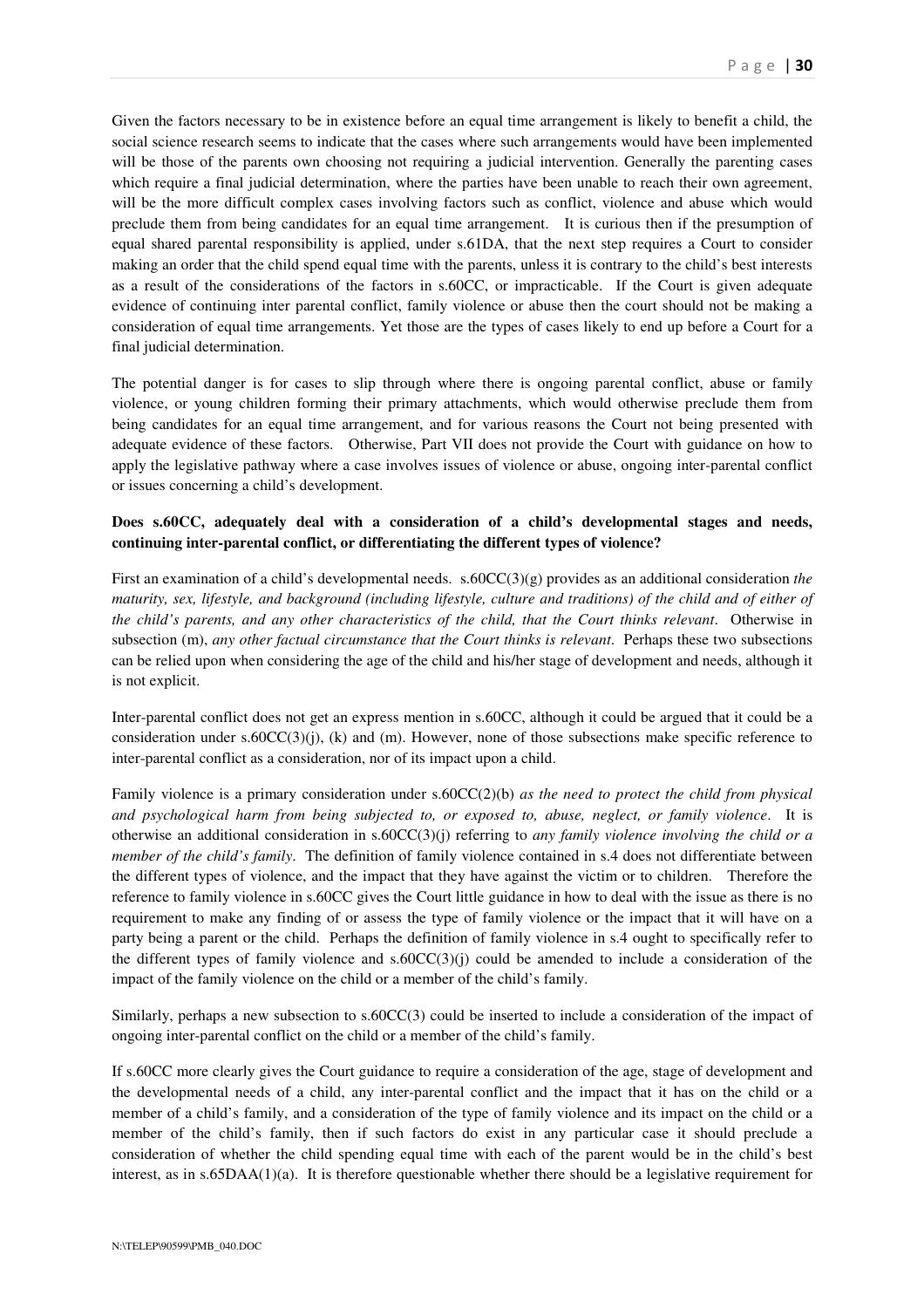a consideration of an equal time arrangement at all, and that such a consideration should only arise if orders for an equal time arrangement are sought by either of the parties. Otherwise, in the absence of issues such as the age and stage of development of a child, inter-parental conflict and family violence, why does the starting point need to be a consideration of an equal time arrangement? Wouldn't a child's best interests be better served by an examination of the specific child's needs as the starting point, taking into account all of the S.60CC factors? The conclusion is that there is a compelling argument to repeal  $s.65DAA(1)$  and  $s.65DAA(2)$  (b).

The consensus of social science seems to indicate that subject to the child's stage of development and needs, and high levels of inter-parental conflict and depending upon the type of family violence, the child spending substantial and significant time with each of the parents is a beneficial outcome for children. If the consideration of a child spending equal time with each of parents is removed, then we will be left with a consideration of whether a child spending substantial and significant time with each of the parents would be in the best interests of the child where the parenting order provides that a child's parents are to have equal shared parental responsibility for the child.

As for s.65DAA(5) if subsections (1) and (2)(b) are repealed, then subsection (5) ought to be amended to apply only if the Court is asked to make an order for equal time, or when considering whether the child is to spend a substantial and significant time with each of the parents is reasonably practicable.

The current legislative pathway also sits uncomfortably in cases where parentage is an issue, specifically where a child is conceived by way of an artificial conception procedure and the presumption of parentage under s.60H applys.

Where a child is conceived by way of an artificial conception procedure, s.60H(1) provides that if a child is born to a woman as a result of an artificial conception procedure, then the child is hers and also that of her married or de facto partner or other intended parent who may have consented to the carrying out of the procedure. The presumption of parentage will apply to lesbian couples, giving a presumption of parentage to the non biological parent provided the parents were in a de facto relationship at the time of conception, and the non biological parent consented to the procedure. This issue arose in the case of *Keaton and Aldridge*<sup>62</sup>. In the first instance hearing before Federal Magistrate Pascoe, the Applicant was the former partner of the mother of the child. It was argued on the part of the Applicant that she was a parent of the child given the presumption of parentage under s.60H(1) applying to her. For the Respondent Mother, it was argued that the Applicant was not a parent as the parties were not in a de facto relationship at the time the child was conceived by way of an artificial conception procedure.

The Court had to make a finding whether there was in fact a de facto relationship applying the definition contained in s.4AA of the *Family Law Act*. A finding that the Applicant was a parent would have resulted in the Court having to apply the pathway as set out in *Goode & Goode*, giving consideration to all of the s.60CC factors (noting that some are expressed to apply to the child's parents including the primary consideration in s.60 $CC(2)(a)$  and various other additional considerations under s.60 $CC(3)$ ). The court would then be required to consider whether the presumption of equal shared parental responsibility in s.61DA applies or does not apply because of reasonable grounds to believe that a parent has engaged in child abuse or family violence, and then consider whether the child spending equal time with each of the parents will be in the child's best interest and so forth. If a Court made a finding that the Applicant was not in a de facto relationship at the time of conception, then the presumption of parentage would not apply, and then presumption of equal shared responsibility in s.61DA would not apply as it only applies to the child's parents. The Court would then not be required to consider whether equal or substantial and significant time, as set out in s.65DAA, would be in the child's best interest.

As it turned out in *Keaton and Aldridge*, the Court made a finding that the parties were not in a de facto relationship at the time of conception, and therefore the legislative pathway in *Goode & Goode* did not apply. It is submitted that the Court could easily have justified a finding in that case that the parties were in a de facto

<sup>62</sup> [2009] FMCAfam 92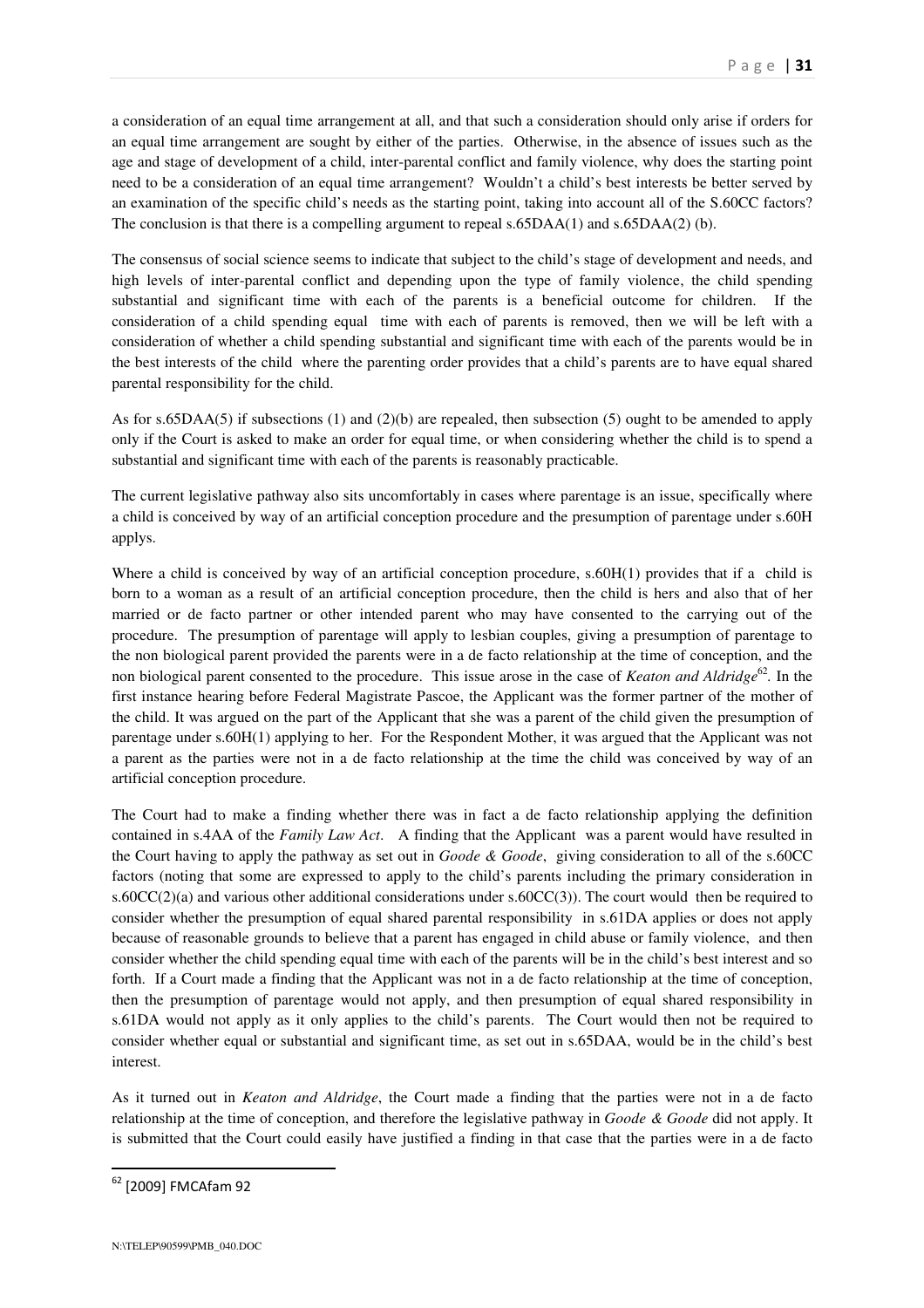relationship, and that the respondent was a parent. It is also submitted that if there was a finding the applicant was a parent, then the result in that case would probably have been quite different, yet the needs of the child are no different regardless of the finding of the Court as to whether the parties were in a de facto relationship.

If changes are made to the legislative pathway contained in the *Family Law Act*, in particular requiring a Court to specifically give consideration to a child's stage of development and needs, and the impact of ongoing interparental conflict, and identifying the various types of family violence and their impact, the issue is then how are these matters best identified as issues in any particular case and how is evidence of it best presented? Issues concerning the stages of a child's development and needs, the impact of ongoing inter parental conflict, identifying the type of family violence and its impact on the children and the parties will require expert evidence of a social science nature.

Where family violence and/or continuing inter-parental conflict are issues, obviously lawyers have a role to take very detailed and specific instructions about these factors and carefully present it in evidence with a view to putting it into context, thus enabling a Court to assess the impact that it is having on one of the parties and the child/children. There will be a significant role for child consultants when writing family reports about the impact of these issues, plus experts when writing experts reports.

Where ongoing inter-parental conflict and family violence are issues in a case, it is preferable that these be identified as early as possible. Mediators and child consultants in the mediation process have a role to play during the screening process in intake for mediation. If the matter is excluded from mediation because of family violence or conflict between the parties, the parties will be issued with a s.60I certificate. If the parties are legally represented, given the confidentiality of the mediation process outside court proceedings it is of little assistance to the parties' lawyers trying to obtain an understanding of the level of conflict or family violence or type of family violence and the impact that it is having. Clients are not always forthcoming about family violence or ongoing inter-parental conflict for various reasons, particularly if you are acting on behalf of the alleged perpetrator. It would be of benefit to the lawyers involved if they were able to have a frank discussion about what is really going on in the parties' relationship with the mediator and/or child consultant, however this is a barrier.

It can become a difficulty if Court proceedings have commenced, including an application for interim orders, where inter-parental conflict and/or family violence is an issue in the case. There is potential that a Court may make an order which either places a child at risk or is contrary to the child's best interest without adequate evidence to undertake an appropriate assessment of the nature and impact of the inter-parental conflict and family violence.

It is submitted there needs to be more resources made available within the Family Law system to identify and deal with issues concerning stages of development and needs of children, and identifying and dealing with the impacts of inter-parental conflict and family violence. The establishment of Family Relationship Centres, and requiring the parties to participate in alternative dispute resolution prior to commencing Court proceedings, is a good start as it gives parties access to professionals who can provide advice about matters such as the stages of development and needs of children, and identify where inter-parental conflict and family violence has occurred. However, it is submitted that access to other resources perhaps in partnership with them, including Family Relationship Centres, the family law jurisdictions, and the legal profession would be desirable. This may perhaps include access to family therapy and mental health services. This is not a new idea and has previously been referred to as an Integrated Family Court.

The current process in the Family Court of having a Case Assessment Conference as the initial court event and the court's Child Responsive Program could be expanded to identify what issues are present in any particular case whether they be in relation to child development, ongoing conflict or family violence, and determine whether access to other services may be of assistance in resolving parenting issues. Such an expansion of what the Family Court would actually do and forming partnerships with other service providers will of course be at an additional cost.